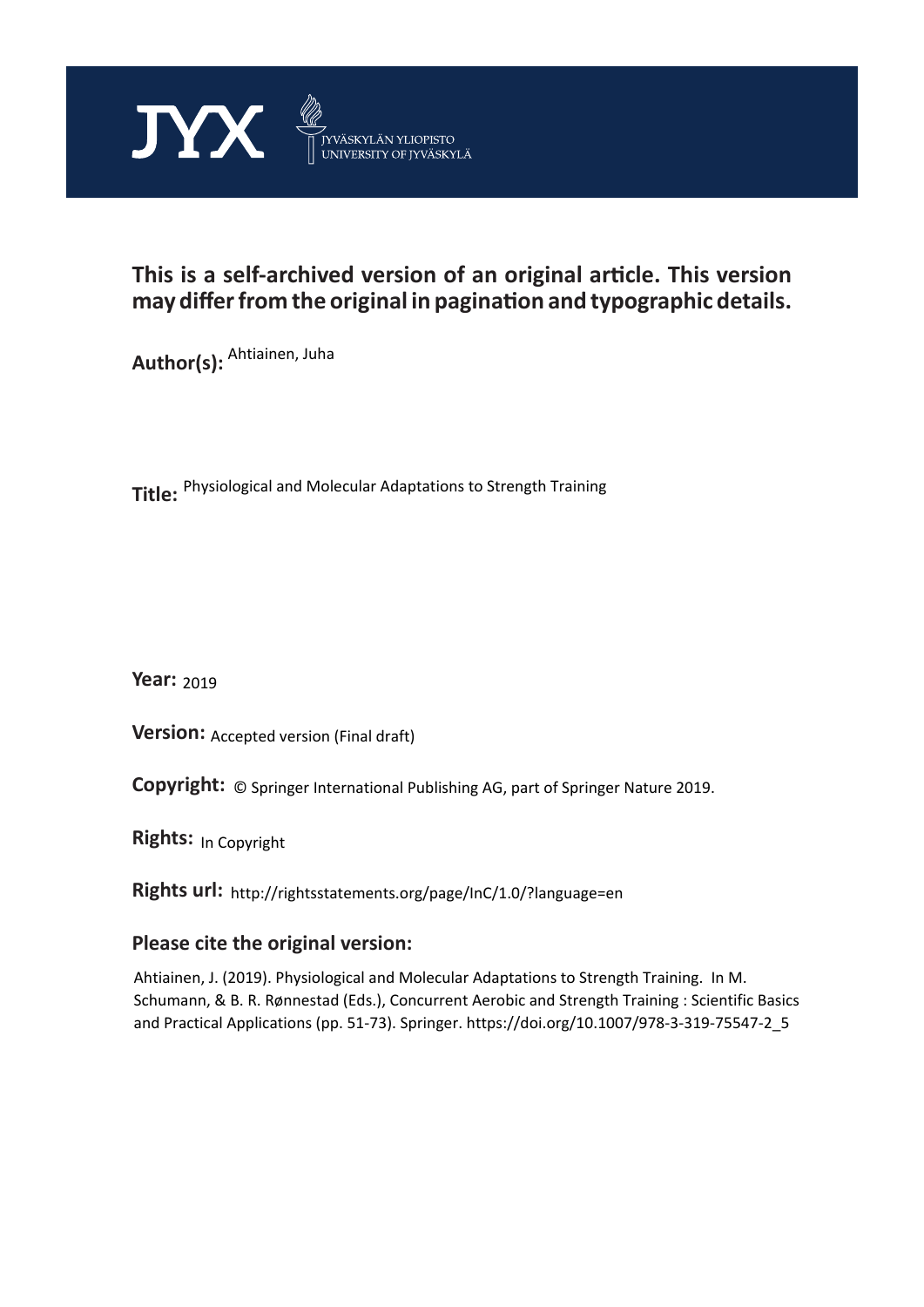#### **Chapter 5. Physiological and molecular adaptations to strength training**

**Abstract.** High muscle contraction forces that lead to gains in muscle function, size, and strength characterize resistance exercise training. The purpose of this chapter is outline the adaptations in myofiber size and metabolism that occur by stimuli of hormones and local growth factors, mechanical and metabolic stress of muscle tissue, and myofibrillar disruptions induced by a resistance exercise bout. The chapter will highlight the network of intracellular pathways (including mTOR signaling) that ultimately lead to increases in gene expression and protein synthesis. Accumulation of acute exercise responses by systematic training over time modulate muscle proteome that can be observed as changes in skeletal muscle phenotype.

Key words: Resistance exercise, muscle growth, neuromuscular performance, signaling pathways

## *(Body text)*

Resistance exercise training (RT) can be functionally defined as the progressive overload of a skeletal muscle that is characterized by high muscle contraction force and anaerobic ATP resynthesis. Longterm RT elicits a range of physiological adaptations that contribute to changes in muscle function. Specifically, RT stimulates adaptive machinery responsible for increased maximal contractile force output that is primarily promoted by the combined effect of enhanced muscle activation and muscle fiber hypertrophy <sup>1</sup>. Skeletal muscles play an essential role in locomotion and in the control of whole body metabolism and, hence, RT is widely employed by athletes to improve sport-specific performance, by general population to promote health, lean body mass and general fitness, and in rehabilitation to prevent loss of muscle mass and strength in pathological states  $^{2,3}$ .

Skeletal muscle can exhibit remarkable plasticity in response to RT. Adjustments within the muscle milieu to mechanical and metabolic demands of RT act to attenuate cellular stress during subsequent exercise sessions <sup>4</sup>. The major morphological adaptation that is specific to RT is a marked increase in muscle cross-sectional area (CSA) of exercised muscles. However, the design of the RT program (i.e. volume, intensity, and frequency of RT sessions, mode of muscle actions used, progression, periodization, variety of RT stimulus, and integration of RT to other fitness training) specifically influences the subsequent chronic physiological adaptations <sup>5</sup>. Also factors such as heredity, sex, biological age, exercise training history, health status and possible medication, diet and nutritional supplements, personal lifestyle and habitual physical activity/inactivity, other physical and psychological stressors (e.g. work-related) and coping with mental stress, training adherence as well as environmental factors can influence chronic outcomes of RT<sup>4,6</sup>.

## **Changes in muscle size**

Increases in skeletal muscle size (i.e. hypertrophy) are the most striking adaptations that occur in response to RT. Muscle hypertrophy is detectable after few weeks from the beginning of the regular RT and proceeds in a linear manner at least for the first few months of training  $1$ . Typically, on average 6-9 % increases in muscle size are observed in quadriceps muscles following few months of RT in previously untrained individuals.  $^7$  Reaching the individual maximum in muscle mass gains, however, may require several years of systematic RT.

In research, greater hypertrophy is typically observed in upper body muscles compared to lower extremity muscles, possible due to higher locomotive activity in leg muscles that may reduce the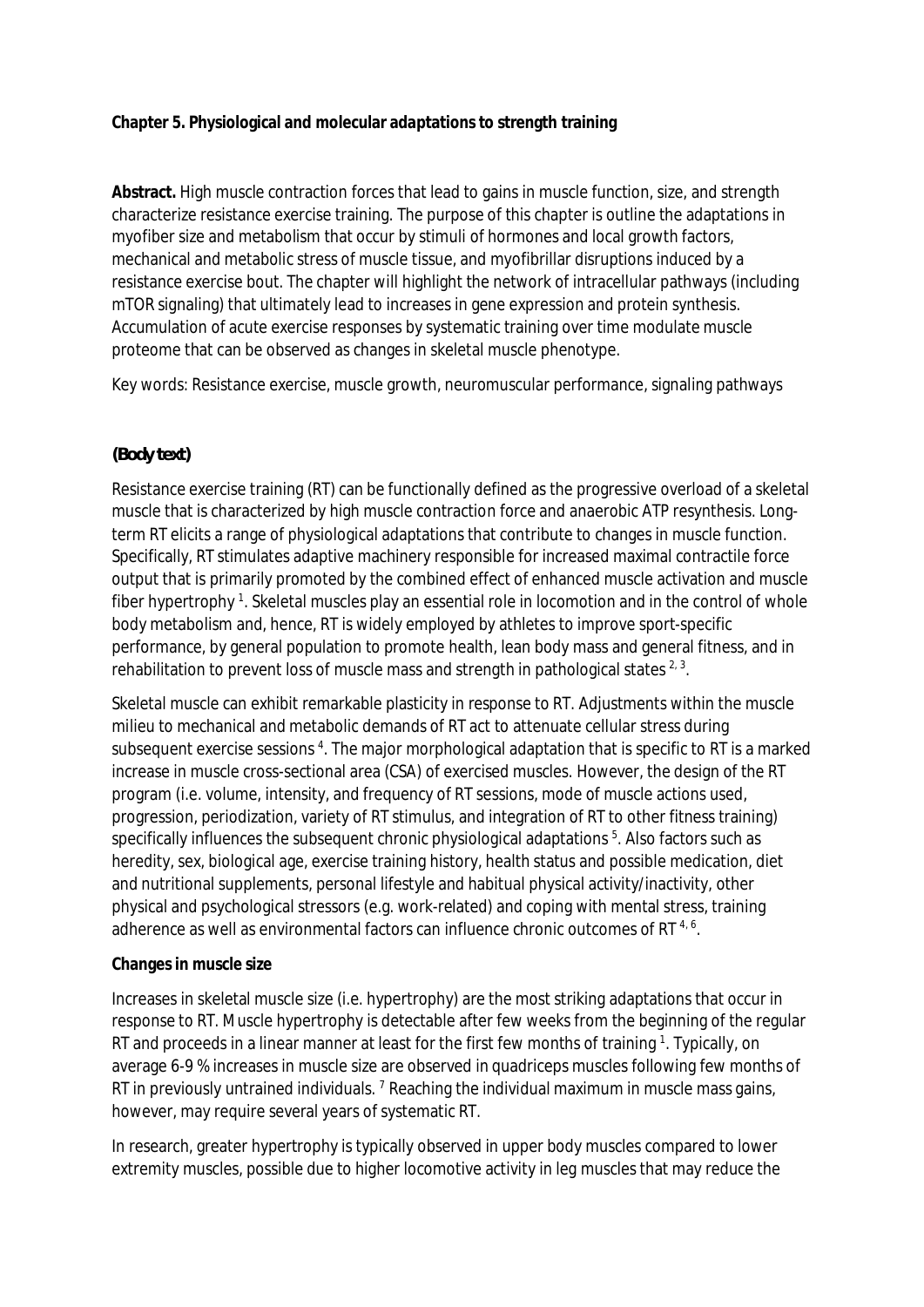potential for further muscular responses induced by the exercise stimulus <sup>1</sup>. Age and sex may not have substantial effects on the initial RT-induced muscle hypertrophy <sup>1, 8, 9</sup>. However, in women and in older individuals muscle hypertrophy may remain only modest over the years of systematic RT when their responses are compared to those observed in younger adult men. RT-induced muscle hypertrophy occurs specifically in trained muscles and is depending on the design of the RT program. In an untrained state, various kinds of training regimens can induce muscle hypertrophy during the first months of training  $10$ . For maximizing muscle growth by long-term RT, however, the RT program should principally include multiple sets per exercise with 6-12 heavy repetitions per set and relatively short rest intervals between the sets. Furthermore, several different kinds of exercises should be employed per muscle group in the context of split training routine  $^{5,~11,~12}.$ 

## **Changes in myofiber size and fiber type transitions**

Skeletal muscle hypertrophy induced by RT occurs through an increased protein content of individual muscle fibres. Most of the skeletal muscle fibre cytoplasm is occupied by myofibrils with the most abundant proteins being myosin and actin filaments. Thus, RT-induced fibre hypertrophy is primarily a result of the biosynthesis and accumulation of new contractile myofilaments, with concomitant expansion of fibre volume 13-15. The possible mechanism of fiber growth is an increased CSA and proliferation of myofibrils that results in increased contractile material arranged in parallel and, consequently, an increase in force production capacity. These increases appear especially in fast-twitch type II fibres following RT  $^{\text{1}}$ .

Skeletal myofibers develop distinct phenotypic characteristics during the postnatal period, and therefore the distribution of fiber types is genetically determined. Muscle fibers are characterized as type 1 (slow-twitch) and 2A and 2X (fast-twitch) according to the predomination of their myosin heavy chain (MHC) polymorphisms. Although the fiber-type profile is genetically established, fibers may be remodeled throughout the lifespan by diverse physiological stimuli such as the training status <sup>16</sup>. Many human studies have demonstrated that prolonged RT promotes the conversion of muscle fibers from the glycolytic type 2X fibers to the more oxidative type 2A fibers, whereas the proportion of type I fibres remains rather unchanged <sup>17</sup>. During fiber-type transformation, the expression of MHC isoforms and mitochondrial density, oxidative phosphorylation (OXPHOS) activity, vasculature, and fatigue resistance are switched accordingly. The ability to "shift" skeletal muscle fibers from a more glycolytic fiber to a more oxidative fiber is critical for energy availability to support skeletal muscle contractile activity during the exercise <sup>18</sup>.

## **Changes in muscle architecture**

Muscle architecture is defined as the structural arrangement of muscle fibers and connective tissue elements within the muscle relative to the line of force generation at the macroscopic level. Muscle architecture is an important determinant of muscle's mechanical function by affecting the forcevelocity relationship. <sup>19</sup> Key components of this relationship are fiber length and pennation angle. Muscle fascicles are bundles of muscle fibers and the angle in which they attach to tendon or aponeurosis (i.e. pennation angle) can be investigated by ultrasound techniques in vivo. Physiological CSA (i.e. the area of the cross section of a muscle perpendicular to its fibers) is closely related to the force produced by the muscle and is largely determined by the pennation angle. On the other hand, muscle velocity is proportional to muscle fiber length <sup>20</sup>.

Several studies have shown that RT-induced structural remodeling of the contractile machinery can increase pennation angles to a certain extent in the hypertrophied muscles  $^{21}$ . These architectural changes in trained muscles affect the manner how force is transmitted from contracting muscle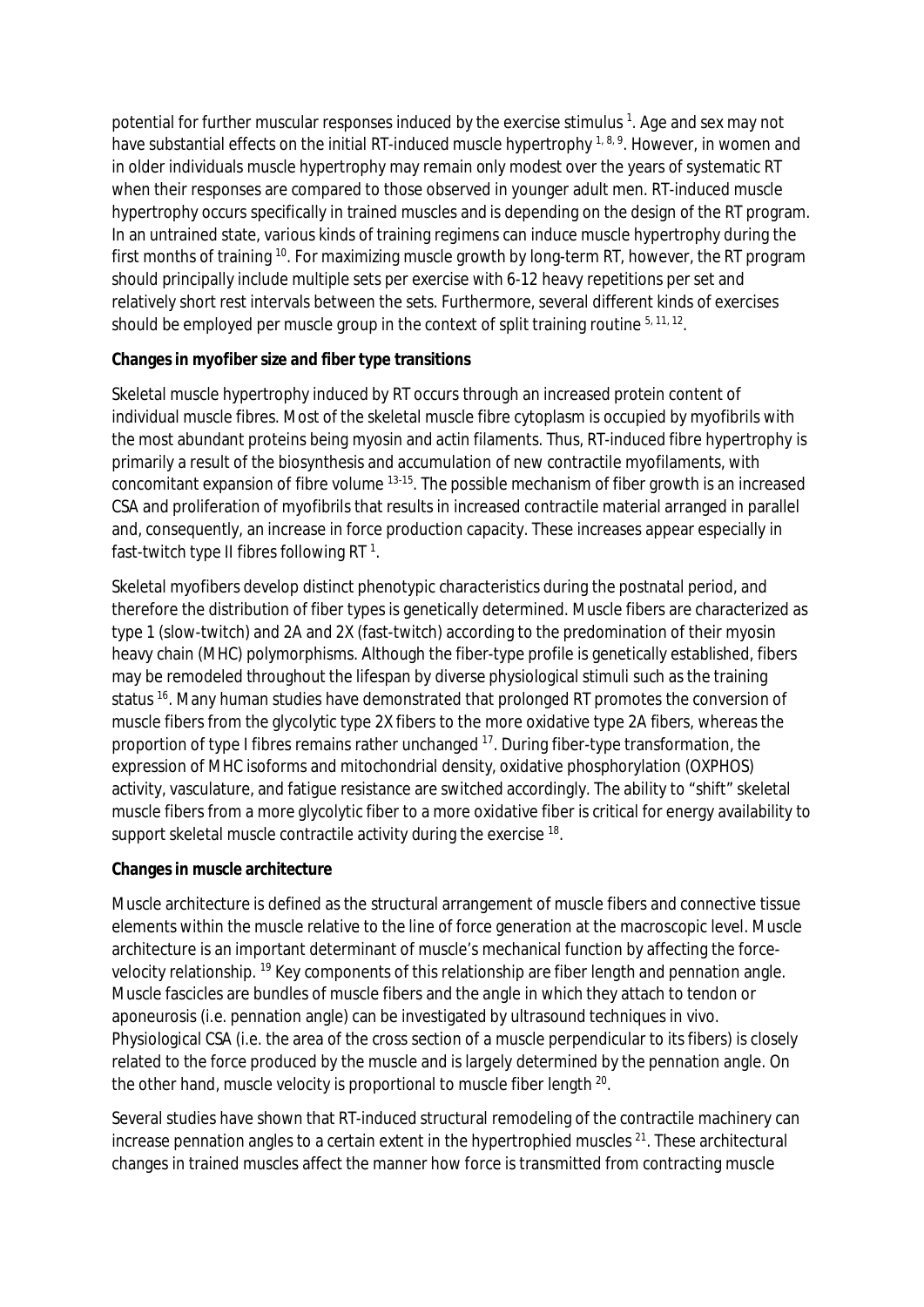fibers to tendons and bones. RT-induced increases in pennation angles allows greater contractile material deposition (i.e. addition of sarcomeres in parallel) that further increases physiological CSA and, consequently, enabling an increase in the force generating capacity of the muscle. Mathematically, extensive increases in pennation angle can negatively affect force production of the contracting muscle due to unfavorable arrangement of muscle fibers relative to the axis of force generation to tendon. Thus, when pennation angle increases by excessive hypertrophy, force produced per physiological CSA may decrease <sup>22</sup>. On the other hand, increases in myofibrillar size without changes in muscle architecture (i.e. increase in myofibrillar packing density or lateral force transmission) may explain changes in specific tension (i.e. force exerted by the fibers per unit of physiological CSA). That may partly explain why initial strength gains by RT can be achieved without measurable increase in muscle CSA<sup>22,23</sup>.

#### **Satellite cells and myonuclei addition**

Skeletal muscle satellite cells are quiescent myogenic precursor cells, located adjacent to muscle beneath the basal lamina but outside the sarcolemma. The role of satellite cells in muscle regeneration is well established. Satellite cells can be activated in response to traumatic lesions requiring muscle regeneration. Once activated, satellite cells proliferate and/or fuse together with preexisting fibers to regenerate muscle tissue <sup>24</sup>.

Also, increased muscle activity during exercise can induce activation and proliferation of satellite cells. Subsequent fusion with an existing myofiber results in the addition of a myonucleus to the fiber syncytium, thereby increasing the total number of myonuclei. The number of myonuclei is a critical determinant of protein synthesis capacity by providing the amount of DNA necessary to sustain gene transcription  $25$ . The proposed role of the satellite cells in muscle hypertrophy revolves around the concept of a myonuclear domain, meaning that a single myonucleus supports a certain volume of cytoplasm 24, 26. Myofibers are composed of many myonuclear domains and the myonuclear domain size is considered as virtually constant. Satellite cells provide a source for new myonuclei at a rate sufficient to maintain an almost constant myonuclei to-cytoplasmic ratio during skeletal muscle hypertrophy in response to chronic RT. Indeed, several studies have demonstrated that muscle fiber hypertrophy is accompanied by a concomitant increase in satellite cell and/or myonuclear content during chronic RT in humans<sup>25</sup>.

It appears, however, that at least modest muscle hypertrophy can be achieved without the addition of new myonuclei. Thus, the existing myonuclei may have the intrinsic ability to increase their RNA and protein synthesis capacity to such an extent that additional myonuclei are not required to support initial muscle fiber growth  $2.27$ . However, there may exist a ceiling size of the myonuclear domain area beyond which a fiber will not be able to continue hypertrophy extensively unless more myonuclei are incorporated into the growing fiber <sup>24</sup>. Furthermore, it has been suggested that satellite cells occasionally need to fuse to the muscle fibers to maintain adult muscle mass. It is currently not well known whether other circulating stem cell populations with myogenic potential, together with satellite cells, are activated during the RT-induced hypertrophic response <sup>25</sup>.

Activation of satellite cells and their myonuclear addition has been proposed to play a pivotal role in the phenomenon of "muscle memory" in RT that may be very long lasting in humans. According to the suggested theory, previously untrained fibers recruit myonuclei from activated satellite cells to support hypertrophic growth. During the subsequent detraining and muscle atrophy, myonuclei are protected against the elevated apoptotic activity and the higher number of myonuclei is retained. When muscles are subjected to hypertrophic re-training, muscles grow faster compared to initial RT period. However, convincing evidence of this theory is still lacking in humans<sup>28</sup>.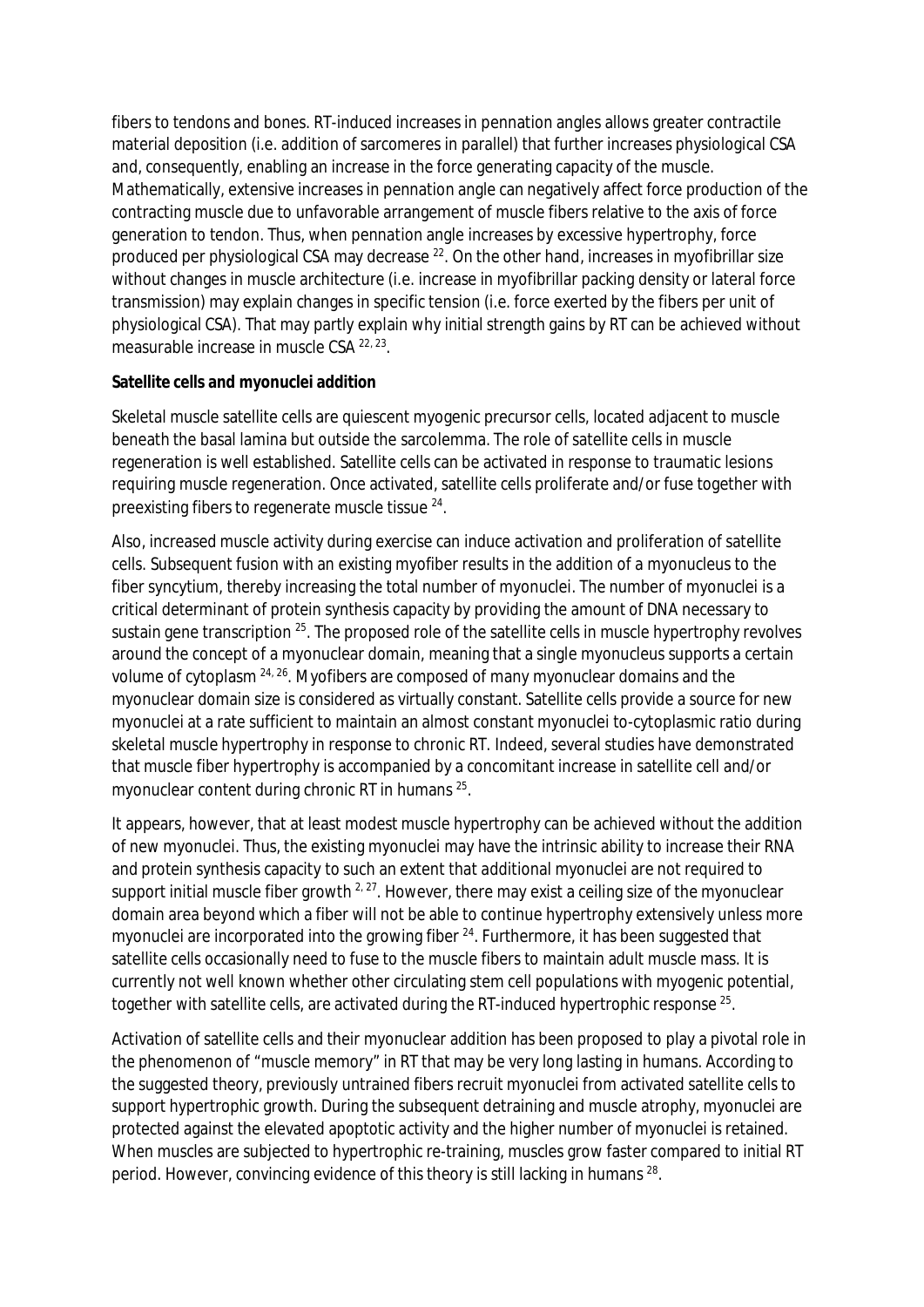**Connective tissue adaptations to resistance training**

Collagen rich connective tissue constructs tendons and ligaments. In addition, connective tissue exists around and within skeletal muscle. Tendons play a main role in transmitting contractile force to bone and producing elastic energy, while ligaments stabilize joints preventing excessive movements that could damage the joint. Intramuscular connective tissue contributes to passive stiffness in the musculature and force transmission between muscle fibers. Adaptations in the connective tissues occurs specifically only in structures that are exposed to loading <sup>29, 30</sup>.

As skeletal muscles become stronger by RT, intramuscular connective tissues as well as tendons and ligaments also adapt to support increased muscular strength by increasing CSA 31, 32. The turnover and, thus, renewal of tissue is somewhat slower in connective tissue in the musculoskeletal system compared to that of contractile proteins in the skeletal muscle cells itself. Therefore, tendons appear to hypertrophy at a somewhat slower rate compared to muscles by RT 33, 34. However, increases in tendon stiffness can occur before tendon hypertrophy. That is possibly due to adaptations in internal structures of the tendon, e.g. modulation of cross-link composition between collagen molecules that improve mechanical properties of the tendon  $35, 36$ . Increased tendon stiffness may enhance the utilization of elastic energy during stretch shortening cycles and increase the rate of force development during the explosive (fast) muscle actions 33, 37.

Bone mass, density and architecture are modified to sustain strains produced by the mechanical load. Osteocytes are involved in the turnover of bony matrix through various mechanosensory mechanisms. Bone adapts to external stress specifically at the loaded sites when the magnitude of peak strain is adequate. The most effective intervention for improving bone mineral density (BMD) appears to be exercise characterized by relatively large loading magnitudes and rates. Long-term RT of sufficient intensity and volume has been shown to increase BMD  $^{38-41}$ .

## **Metabolic adaptations to resistance training**

Heavy resistance exercise (i.e. several sets with submaximal loads and short rest periods between the sets) can induce acute decrease in ATP, phosphocreatine (PCr) and glycogen storages and marked increase in the concentration of blood lactate, indicating a high rate of anaerobic glycolysis. Consequently, depleted glycogen storages may partly induce post-exercise muscle fatigue <sup>42-44</sup>.

Depending of the exercise-induced myofibrillar disruptions and volume of the loading protocol used and the content of carbohydrates in diet, glycogen storages may be replenished within a couple of days following exercise <sup>45-48</sup>. As a result of chronic RT, the activity of anaerobic enzymes (e.g. creatine phosphokinase, myokinase, and phosphofructokinase) has been shown to increase. Furthermore, intramuscular PCr and glycogen concentrations increase 49, 50. Chronic RT may also increase skeletal muscle oxidative capacity <sup>51, 52</sup>. These adaptations may lead to improvements in energy metabolism and especially in glycolytic capacity in trained muscle by long-term RT  $^2$ .

Skeletal muscle is the main tissue for glucose disposal accounting for up to 80% of insulin mediated glucose uptake in the postprandial state. During the resistance exercise bout, glucose uptake increases significantly in loaded muscles <sup>51, 53</sup>. Research evidence suggests that chronic RT is effective in improving insulin sensitivity when the intensity is above 50% of 1RM and adaptations occur predominantly locally in the trained skeletal muscles <sup>54, 55</sup>. One of the main mechanisms behind RTinduced muscular adaptations of improving insulin sensitivity is thought to be an increased glucose transport into the myocytes by increased glucose transporter type four (GLUT 4) production, which is the primary transporter facilitating diffusion of circulating glucose into the skeletal muscle cells <sup>56,</sup> 57 .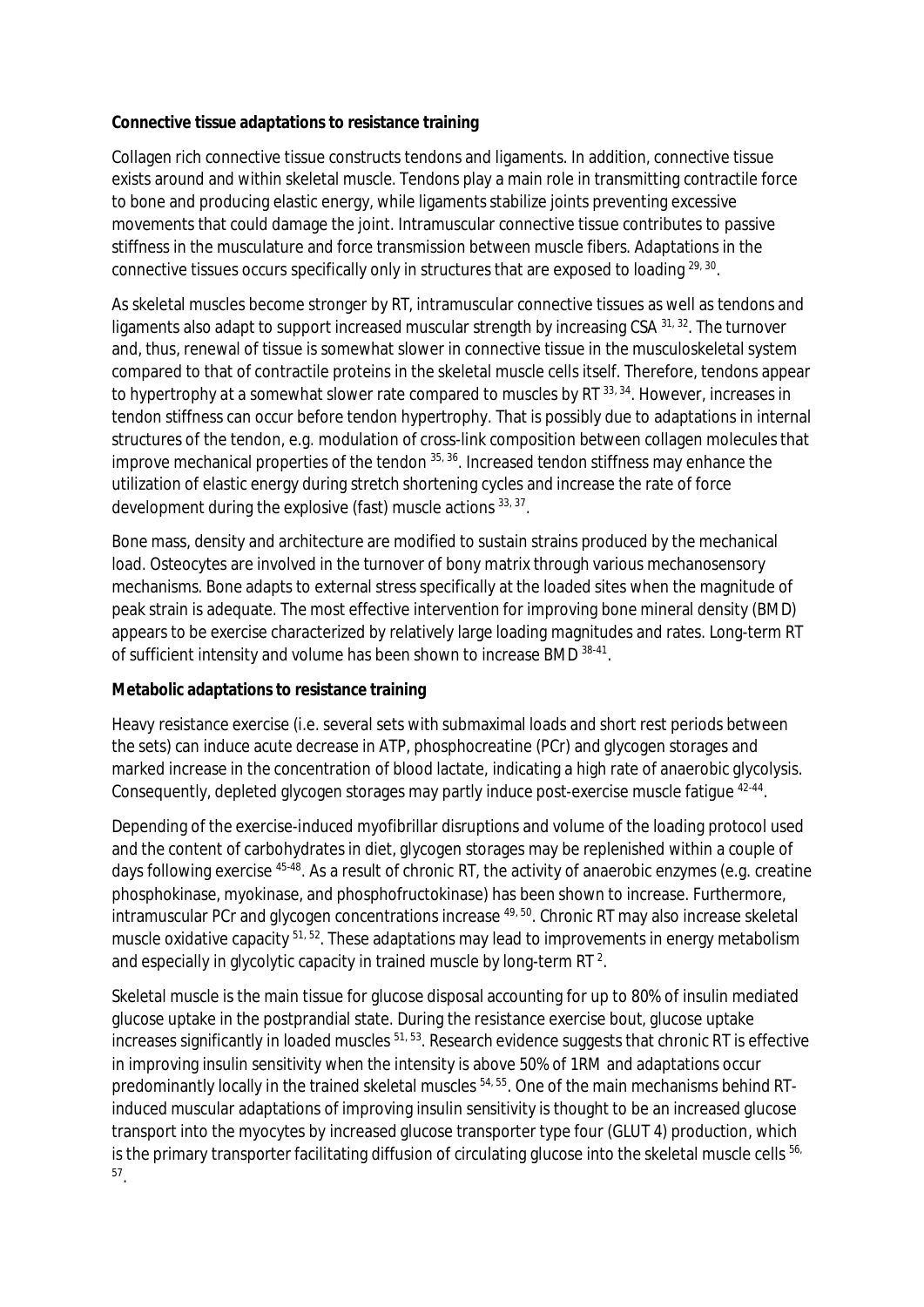Capillary growth likely occurs in parallel with enlargement of muscle fibers and, thus, capillary density is predominantly maintained in hypertrophied muscles with RT<sup>58</sup>. Mitochondrial content is mainly maintained or reduced following RT <sup>59</sup>. Chronic RT may induce no change or improvements in blood pressure <sup>60-62</sup> and blood lipid profile, of which reductions in LDL cholesterol appears to be a recurrent finding with RT 63-65. In terms of cardiac morphological changes, resistance-trained athletes may have normal internal diameters but significantly thicker left ventricular wall, referred as to a concentric hypertrophy, although the research findings are not consistent <sup>66-69</sup>. Generally, long-term RT is beneficial for body composition by inducing increases in fat-free mass and decreases in fat mass, which may result in an increased resting metabolic rate 70-72.

## **Molecular adaptations to resistance training**

Skeletal muscle demonstrates a remarkable malleability to respond and adapt to contractile activity. The physiological stress by a resistance exercise bout is thought to disrupt cellular homeostasis. Cells react to stress by altering cellular functions to restore homeostasis during and after the exercise bout. Repeated disruptions of homeostasis, followed by sufficient recovery, generate gradually structural and functional adaptations in muscle tissue associated with long-term RT ("progressive overload principle") <sup>73, 74</sup>.

From a molecular perspective, RT adaptations are based on the accumulation of specific proteins that alter cellular properties. Remodeling of skeletal muscle starts by loading-specific stimuli that affect the activation of a complex network of intracellular signaling pathways. These signals mediate alterations in enzyme activities, gene expression, and protein biosynthesis, which finally will modulate muscle proteome (Figure 4.1). Thus, the functional outcomes of RT, such as muscle mass gains and metabolic improvements, are coupled to the specificity of molecular responses  $^{2,75}\!$ . Although acknowledging that the molecular network regulating skeletal muscle adaptations to RT is vast and affected by numerous factors, this chapter only briefly reviews a few mechanisms that have been suggested to be key players in adaptation to RT in humans.

**Stimuli for muscle adaptations to resistance training**

## **Mechanical stress**

The mechanical tensile stress (stretch) is one important stressor associated with RT. All forms of muscular activity, whether eccentric or concentric, result in tension (force) through the active muscle(s). Tension associated with RT disturbs the integrity of skeletal muscle, causing mechanochemically transduced molecular and cellular responses (mechanotransduction), favoring anabolism in myofibers and satellite cells. Mechanical stress can induce intracellular responses also independently of growth factors <sup>76-79</sup>.

Mechanical stress induced by high force contractions during the resistance exercise is sensed in loaded muscles by various mechanisms. Mechanical stress induces the release of growth factors, such as IGF-I and hepatocyte growth factor (HGF), from the extracellular matrix. HGF can interact with satellite cells and activate signaling events leading to satellite cell proliferation 80-82. Muscle contractions transiently disrupt the sarcolemma (the lipid bilayer that surrounds a muscle cell) integrity, which increases the concentration of membrane lipid phosphatidic acid (PA), leading to the activation of signaling pathways inducing hypertrophy 83-85. Mechanical stress generated in sarcomeres is transferred to the extracellular matrix via costameres, which is a protein complex that connects peripheral myofibrillis via the z-disks with the sarcolemma. The costamere comprises a dystrophin/glycoprotein complex and focal adhesion complex, which includes the transmembrane receptor integrin. Activation of integrin can induce hypertrophic signal transduction pathways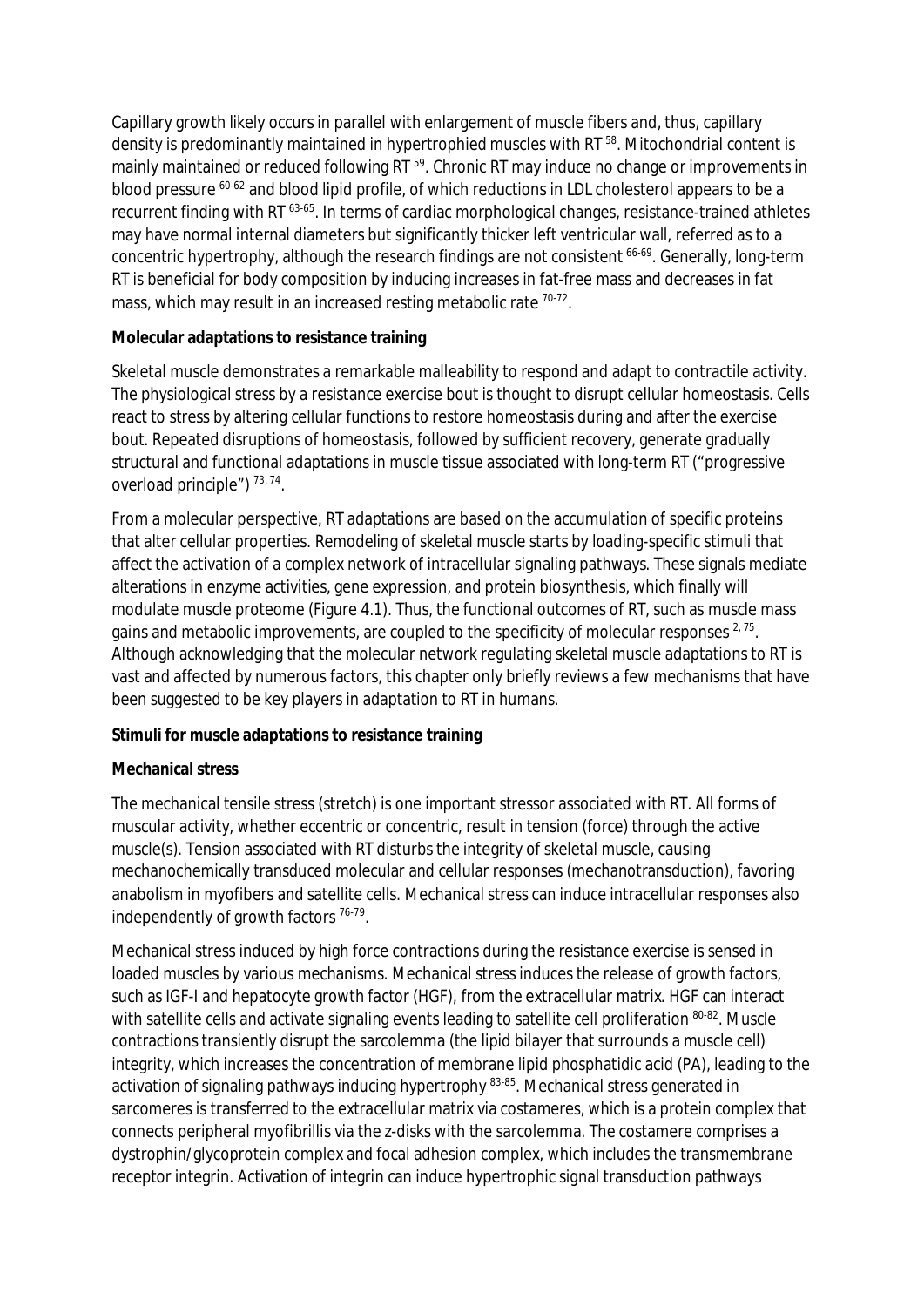through focal adhesion kinases (FAK) <sup>86-90</sup>. The acute increase in intracellular hydration (cell swelling) may occur during the resistance exercise due to lactate accumulation, contributing to the osmotic gradient in skeletal muscle. Increased intracellular pressure may threaten the structural integrity of the cell membrane and, thus, initiate anabolic intracellular signaling response via activation of integrin and focal adhesion proteins <sup>91-93</sup>. Titin is a flexible intrasarcomeric protein that contributes to force transmission and defines the passive stiffness of skeletal muscle. Titin is a likely candidate to sense alterations of mechanical load and interact with diverse cellular signaling pathways inducing hypertrophy 94, 95. Stretch activated channels (SACs) are calcium and sodium permeable channels which open due to mechanical stress to the sarcolemma. SACs may act as mechanosensor by allowing an influx of calcium ion ( $Ca^{2+}$ ) into the myofiber that activates  $Ca^{2+}$  dependent hypertrophic intracellular signaling pathways <sup>96-98</sup>.

#### **Metabolic stress**

In addition to mechanical stress, also metabolic stress associated with RT can promote muscle adaptations<sup>99</sup>. A high rate of ATP turnover during muscle contractions and consequent accumulation of AMP, the release of  $Ca<sup>2+</sup>$  from the sarcoplasmic reticulum, and local hypoxia in exercising muscles may stimulate energy-sensing signaling pathways regulating energy metabolism during the resistance exercise 2, 74, 76. Generally, metabolic stress increases during resistance exercise in an intensity/volume-dependent manner. Presumably, high metabolic stress together with high mechanical strain could be achieved by a hypertrophy-oriented resistance exercise protocol of 6-12 repetitions per set with each set performed until failure, and with relatively short rest periods between the sets <sup>100, 101</sup>.

**Hypoxia.** Local tissue hypoxia may occur during resistance exercise. Hypoxia is a major cellular stressor and oxygen sensing is well established in the regulation of adaptive processes in cells <sup>102</sup>. HIF-1 is considered as the master regulator of signal transduction pathways sensitive to the changes in intracellular partial pressure of oxygen (PiO2). Activation of HIF-1 induces transcription of target genes involved in promotion of glucose metabolism and glycolysis, erythropoiesis, and angiogenesis 2, 74 .

**REDOX state.** Skeletal muscle significantly generates reactive oxygen species (ROS), reactive nitrogen species (RNS), and nitric oxide (NO) during contractile activity. The generation of ROS is dependent on cellular antioxidant capacity and ROS regulates its own defense by promoting cellular antioxidants to maintain redox balance at rest and during the exercise 103, 104. During resistance exercise, ROS production is likely increased, and it has been suggested to be an important signal in muscle remodeling to a more oxidative phenotype <sup>105, 106</sup>. In the context of human muscle hypertrophic responses to RT, NO may mediate the activation of satellite cells and ROS, if not expressed excessively, mediate activation of several intracellular signaling pathways, such as IGF-I and Mitogen-Activated Protein Kinase (MAPK) cascades, that could be required for muscle growth <sup>82,</sup> 107, 108 .

**Calsium flux.** Calcium facilitates the cross-bridge interaction between myosin and actin filaments during myofibrillar contraction. During muscle contractions, amplitude and duration of calcium oscillations depends on the level of force output by the muscle. Alterations of intracellular  $Ca^{2+}$ concentrations in myofibers modulate signaling activity of calcineurin and calmodulin-dependent protein kinase (CaMKII). Ca<sup>2+</sup> signaling influences glucose transport, lipid uptake and oxidation, and regulates activity dependent muscle gene expressions that alter fiber type distribution by promoting slow fibre formation <sup>109, 110</sup>.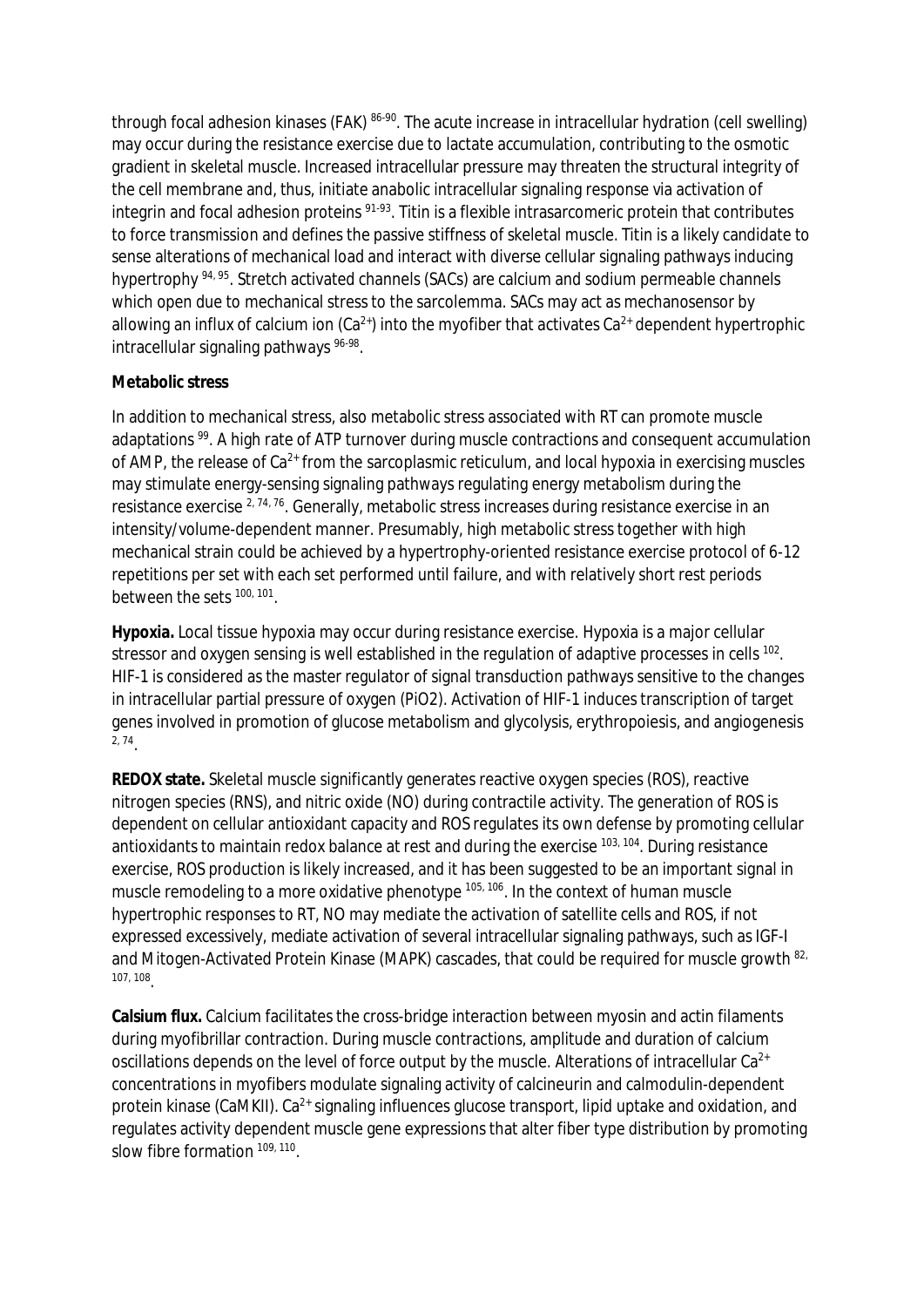#### **Myofibrillar disruptions and inflammation processes**

Resistance exercise results at least to some extent in localized muscular damage, of the loaded muscles, depending on the volume and intensity of the exercise and the training history of the participant. Regular RT typically causes mild muscle damage (myofibrillar disruptions) and full recovery normally occurs within a few days <sup>111</sup>. Misalignment of the myofibrils and Z-line streaming are common characteristic following resistance exercise, especially if the training regimen involves predominantly eccentric muscle actions. It has been proposed that due to the specific neural activation strategy for eccentric contractions, as compared to concentric, fewer motor units are recruited for a given load. This would result in a greater requirement of force per active motor unit, predisposing recruited muscle fibres to disrupt especially following unaccustomed eccentric exercise <sup>112-114</sup>. Eccentric training, however, has been shown to be especially effective in promoting muscle hypertrophy and strength gains <sup>115</sup>.

Resistance exercise-induced myofibrillar disruptions are likely caused by physical stress upon the muscle fibres (i.e. mechanical stress) and the result of metabolic deficiencies, possibly through the loss of  $Ca^{2+}$  homeostasis (i.e. metabolic stress)  $111$ . Exercise-induced myofibrillar disruptions may elicit a local acute inflammatory response to promote clearance of damaged tissue and muscle regeneration. Inflammatory responses result in movement of fluid, plasma proteins and leukocytes to the site of cellular disruption that is manifested as delayed onset of muscle soreness, muscle stiffness and swelling, and transient decrease of force-generating capacity in loaded muscles  $^{116\text{-}118}.$ 

The infiltration of immune cells to the damaged muscles may be observed within 2–3 days following injury. The inflammatory response promotes clearance of damaged tissue and the regeneration of the damaged muscle fibres. The acute inflammatory response after the exercise includes infiltration of neutrophils and local release of proinflammatory cytokines, such as Il-1, Il-6 and TNF-alpha, which mediate protein breakdown <sup>119</sup>. Released cytokines may also stimulate proliferation of satellite cells <sup>120</sup>. Subsequent secondary inflammation includes a significant infiltration of monocytes (i.e.precursors to macrophages) within the damaged muscle fiber to induce further phagocytic activity. Eventually, muscle tissue remodeling occurs during the regenerative phase following the exercise 111, 121

#### **Systemic and local mediators of muscle plasticity: Hormones, growth factors and myokines**

Systemic hormones such as testosterone, growth hormone (GH), insulin, insulin-like growth factor (IGF-1) and cortisol can affect muscle mass and growth throughout lifespan. Depending on acute program variables, resistance exercise can elicit transient post-exercise increase in circulating hormone concentrations <sup>122, 123</sup>. Endocrine responses during the exercise may be primarily due to regulation of whole body energy metabolism providing glucose and free fatty acids for energy in working muscles <sup>124, 125</sup>. Hormones can induce their cellular effects through receptor interactions and systemic elevations of circulating hormones presumably increase the likelihood of interactions with receptors located within the muscle tissue and, thus, potentially effects on the responses of RT 123. However, normal physiological fluctuations in hormones appear to play a preserving, rather than stimulatory, role in the regulation of muscle size <sup>126</sup>. In many studies, resting hormonal concentrations have not shown a significant change during RT despite increases in muscle strength and hypertrophy <sup>122, 123</sup>. However, changes in testosterone and cortisol concentrations may reflect in some cases changes in training load and, thus, overall stress and recovery status in athletes <sup>127</sup>.

The anabolic effects of IGF-I in skeletal muscle have been clearly demonstrated but systemic IGF-I has only a limited influence on the hypertrophic response. However, local (autocrine/paracrine)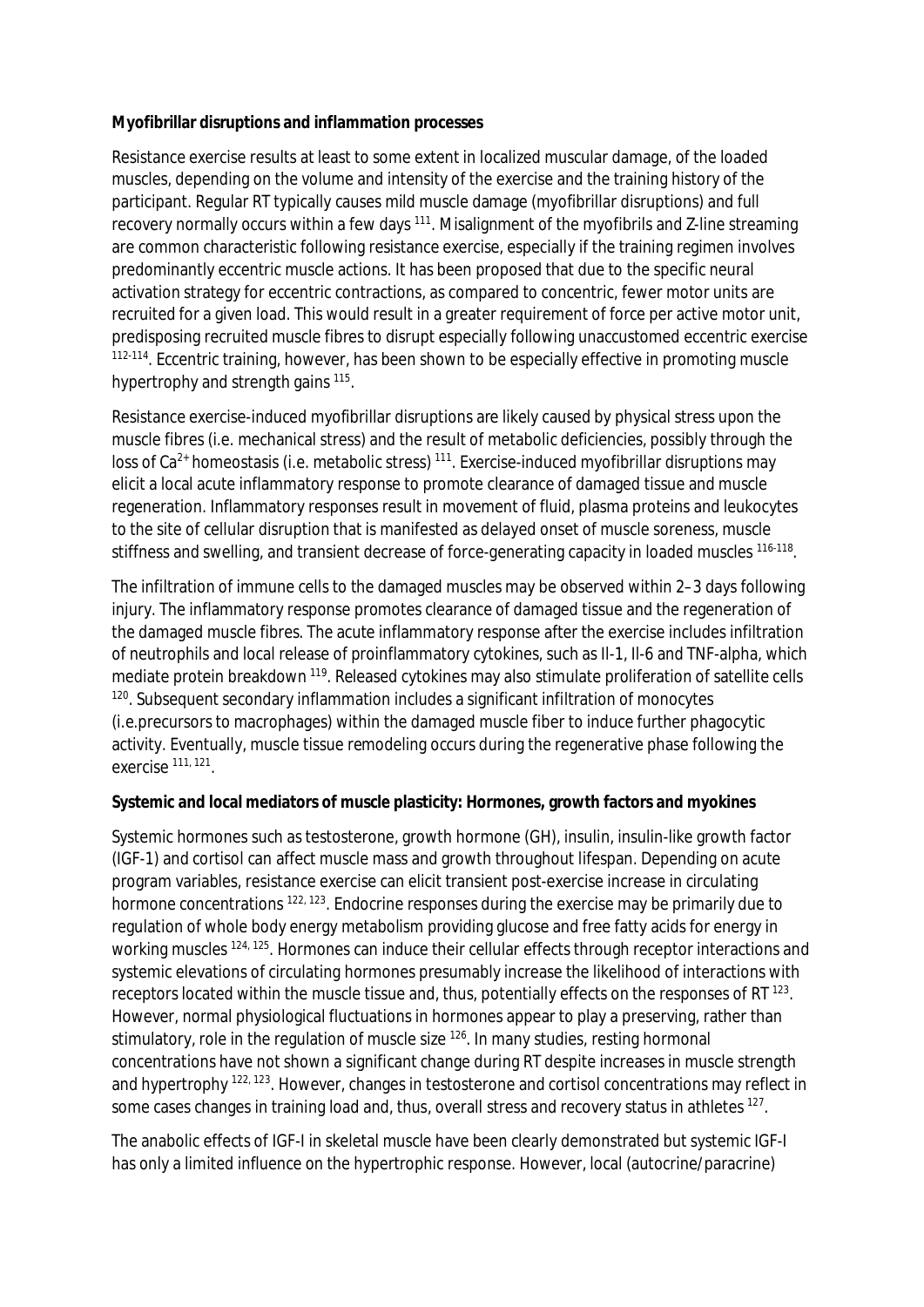expressions of growth factors, such as IGF-I, within the loaded muscles in response to resistance exercise play probably an important role in skeletal muscle hypertrophy. IGF-I induces proliferation of satellite cells and enhance contractile protein accumulation in myofibers by activating IGF-I receptors in the cell membrane <sup>24</sup>. In contrast to IGF-I, myostatin is a major negative regulator of skeletal muscle growth. Myostatin is classified as a "myokine", i.e. it is produced and secreted by contracting muscle fibers, and subsequently exert auto-, para- and/or endocrine effects. Myostatin inhibits satellite cell activation, repress expression of myogenic regulatory factors and promote proteolysis. Myostatin effects target cells through the Smad2/3 signaling cascade by binding to Activin type II receptors <sup>76</sup>. In addition to myostatin and IGF-I, many other extracellular signaling molecules may potentially modulate skeletal muscle phenotype during resistance training <sup>128-132</sup>.

## **Amino acids**

Protein availability is a potent modulator of acute molecular responses to resistance exercise. Essential amino acids, especially the branched-chain amino acid leucine, can independently stimulate signaling pathways that subsequently increase protein synthesis rates. Thus, essential amino acids not only act as a substrate but also a signal to promote protein synthetic responses <sup>110,</sup> <sup>133</sup>. Dietary protein intake appears to stimulate protein synthesis in a dose-dependent and saturable manner. Ingestion of 20 g of an isolated high-quality protein source, or 30 g of protein as part of a mixed meal, has been recommended to achieve maximal protein synthetic response <sup>134, 135</sup>.

#### *Insert Figure 4.1 here*

*Figure 4.1. Schematic overview of physiological stimuli by resistance exercise leading to adaptive responses. Depending on program variables, resistance exercise results in a specific milieu of mechanical and metabolic stimuli within the contracting muscle as well as systemic and local release of signaling molecules that lead to the activation of networks of signaling pathways and altered activity of cellular enzymes. These resistance exercise stimuli, together with nutrient availability, induce protein synthesis and tissue regeneration following the exercise. By chronic resistance training, positive net protein synthesis leads to muscle hypertrophy.*

## **Regulation of protein synthesis and degradation**

A bout of resistance exercise results in an increased rate of protein synthesis during recovery and a proportionately smaller and briefer increase in the protein degradation rate 136, 137. An acute bout of resistance training increases skeletal muscle protein turnover for up to 48 h after completion of exercise <sup>138</sup>. Increases in protein synthesis are suggested to be a result of an increased efficiency of translation per molecule of RNA <sup>139</sup>. The positive net protein synthetic response following resistance exercise results in an accretion of muscle protein over time 140, 141. Protein synthesis must exceed protein breakdown for an extended period (i.e. few weeks) until RT-induced muscle size changes are detectable <sup>142</sup>. It seems that unaccustomed exercise bouts lead to exaggerated local and systemic stress responses (e.g. dysregulated redox balance) and, thus, induce increases in protein synthesis <sup>75</sup>. However, repeated bouts of exercise blunt protein synthetic response, resulting in an attenuated increase in protein synthesis in the trained state <sup>143, 144</sup>.

**mTOR signaling.** The most well-described mechanism by which dietary protein and exercise modulates skeletal muscle protein synthesis and subsequently fiber hypertrophy, is the mechanistic target of rapamycin complex 1 (mTORC1) signaling pathway <sup>145, 146</sup>. The activation of mTORC1 is mediated via insulin/IGF-1 receptor activation by hormones and growth factors and the activation of the downstream phosphatidyl inositol-3 kinase (PI3K) - Akt pathway <sup>147</sup>. mTORC1 can be activated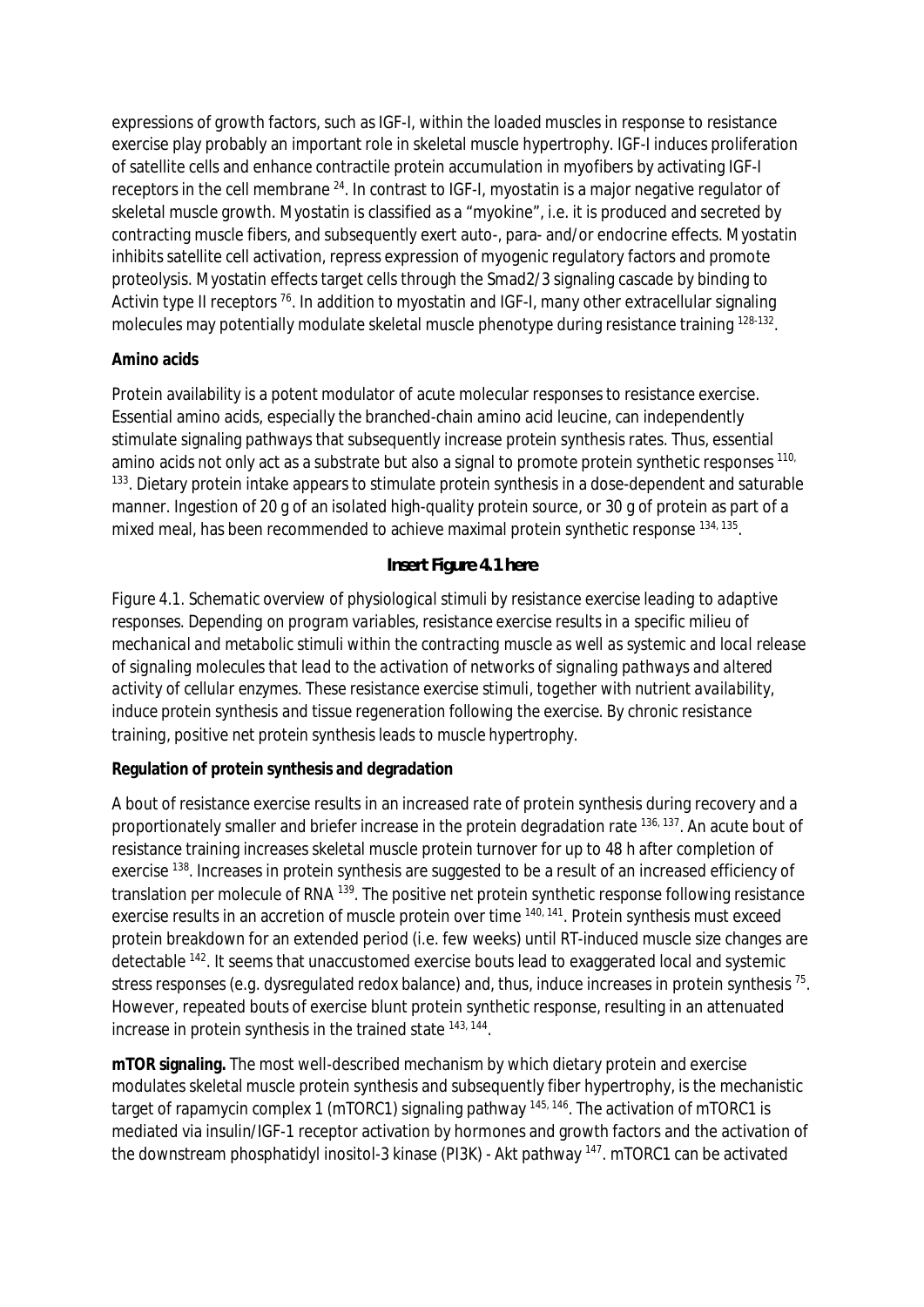also independently of Akt via contractile activity (mechanotransduction) and essential amino acid provision  $148-150$ .

Activation of mTORC1 triggers downstream signaling through p70 ribosomal S6 kinase (p70 S6K1), that is a key regulator of protein synthesis through canonical pathways of protein translation and ribosome biogenesis <sup>151, 152</sup>. p70 S6K1 exerts its effect through ribosomal protein S6 (rpS6), eukaryotic elongation factor 2 kinase (eEF2), and eukaryotic initiation factor 4E-binding protein (4E-BP1), which collectively increases mRNA translational efficiency and ultimately protein synthesis for cellular hypertrophy 153, 154. Increases in resistance exercise volume has been shown to induce pronounced activation of mTOR signaling proteins 155-158. (Figure 4.2)

**AMPK Signaling.** The high rate of ATP turnover during the resistance exercise leads to a cellular energy deficit and increases in the AMP/ATP ratio. AMP-activated protein kinase (AMPK) senses the increase in energy turnover when muscle tissue is activated and acts as a signal transducer for metabolic adaptations 159, 160. Acute exercise increases AMPK enzymatic activity in an intensitydependent manner, reflecting effects of exercise on ATP turnover. Furthermore, contractioninduced  $Ca<sup>2+</sup>$  release and ROS production leads to the activation of AMPK. As expected, resistance exercise has been shown to acutely increase AMPK activity in skeletal muscle <sup>161-163</sup>.

Overall, AMPK activation acts to conserve ATP by inhibiting biosynthetic and anabolic pathways, while simultaneously stimulating catabolic pathways to restore cellular energy stores. In skeletal muscle during the exercise, AMPK activation modulates cellular metabolism acutely through phosphorylation of metabolic enzymes that suppresses glycogen and protein synthesis, but promotes lipid metabolism and glucose uptake 159, 160, 164. Protein synthesis is an energy-consuming process and, in agreement with the role as an energy sensor, activation of AMPK can suppress protein synthesis by inhibiting directly mTORC1 activity or indirectly through mTOR upstream kinase tuberin (TSC2) activation 162, 165, 166. AMPK can also inhibit protein synthesis through activation of eukaryotic translation elongation factor 2 kinase (eEF2K), leading to inhibition of protein translation by eEF2 4, 167. Like AMPK, also energy sensors REDD1 (regulated in DNA damage and development 1) that is activated by ATP depletion and hypoxia can inhibit mTORC1 and subsequently protein synthesis<sup>4, 168</sup>. Chronic AMPK activation alters metabolic gene expression and induces mitochondrial biogenesis, leading to promotion of an oxidative muscle phenotype. The long-term regulatory actions are mediated via direct phosphorylation of transcription factors and the transcriptional coactivator PGC-1α<sup>169,170</sup>.

**Protein degradation** by the ubiquitin-proteasome system is regulated via muscle-specific E3 ubiquitin ligases, muscle atrophy F box (atrogin-1/MAFbx) and muscle RING finger 1 (MuRF1). They are involved in ubiquitination of specific proteins that are transferred to the 26S proteasome for subsequent degradation <sup>171</sup>. For example, MuRF1-dependent ubiquitination regulates the degradation of contractile proteins, such as myosin heavy chains <sup>172</sup>. Transcriptional upregulation of atrogin-1/MAFbx and MuRF1 are increased by activation of the forkhead box O (FOXO) family of transcription factors <sup>173</sup>. Anabolic and energy sensitive processes regulate the ubiquitin-proteasome pathway activity. Akt, an upstream mediator of mTORC1 activity, inactivate FOXOs and, thus, inhibits proteolysis. Contrarily, AMPK activation promotes FOXOs activity 110, 174. Also, inflammatory response via the NF-κB pathway and myostatin promote proteolysis through ubiquitin proteasome system 175- 178 .

Autophagy refers to a process of non-selective degradation of cytosolic components by the lysosome. Autophagy is beneficial to maintain cellular homeostasis at rest as well as during the exercise and post-exercise recovery <sup>107, 179</sup>. Resistance exercise may induce certain damage to loaded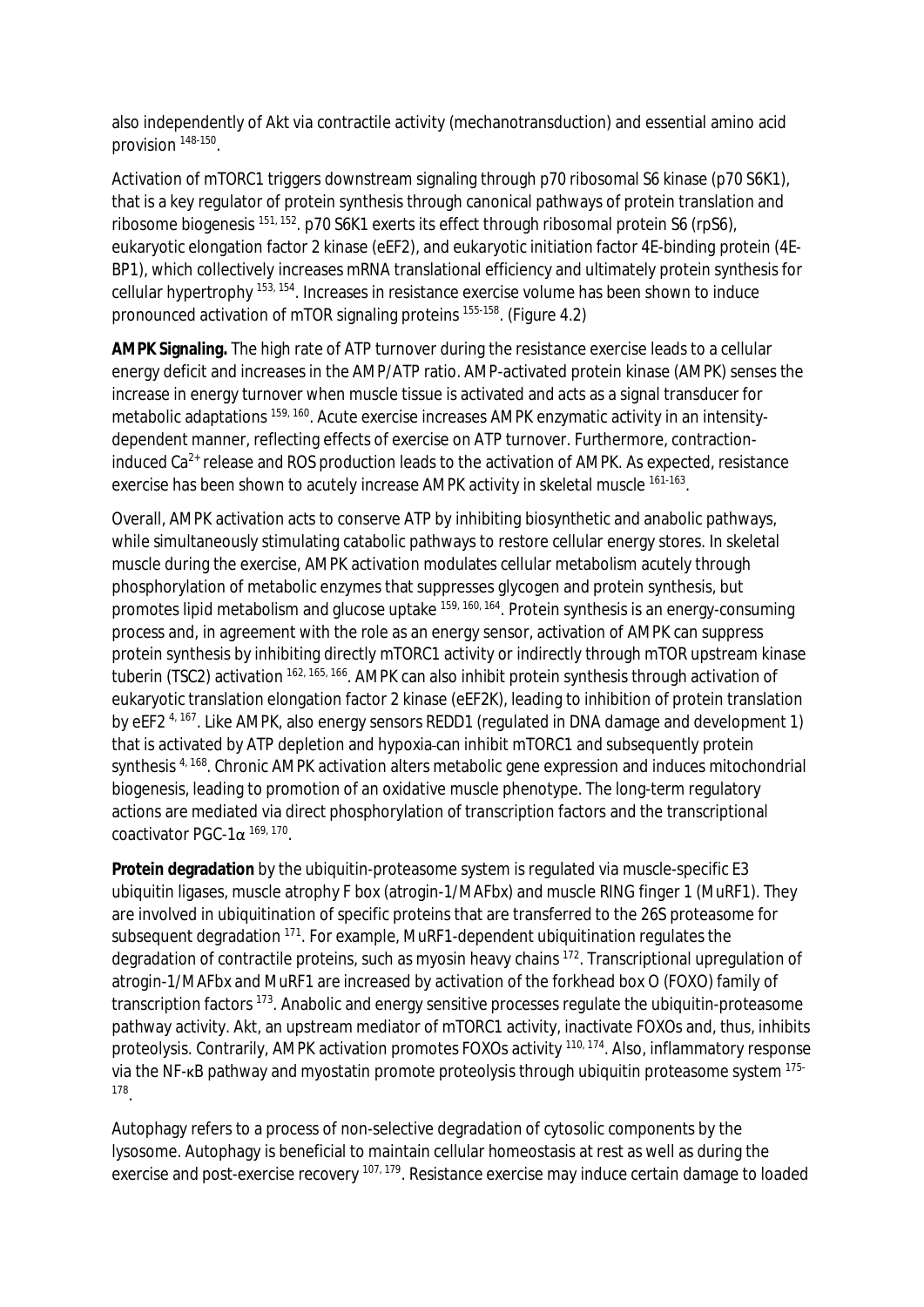myofibers and autophagy enables removal of damaged organelles and proteins through the lysosomes. It appears that adaptation to exercise training is reliant on proper activation of autophagy, and acute physical exercise has been shown to be a potent inducer of autophagy in skeletal muscle <sup>180-183</sup>. Activity of autophagy is regulated through unc-51-like kinase 1 (ULK1). Activated mTORC1 can inhibit autophagy while AMPK stimulates autophagy by regulation of ULK1 activity <sup>162, 179, 184, 185</sup>. Besides the autophagy-lysosomal system, non-lysosomal proteases like the calcium-dependent calpain family and caspase class of proteins are involved in proteolysis <sup>105, 186, 187</sup>. For example, the sarcomeric damage caused by exercise initiates a calpain-mediated degradation of disrupted sarcomeric filaments, such as titin <sup>94</sup>.

#### *Insert Figure 4.2 here*

*Figure 4.2. Simplified overview of mTOR and AMPK signaling pathways regulating skeletal muscle size and function by resistance exercise. Putative resistance exercise-induced stimuli (amino acids and contractile activity induced mechanic and metabolic stress, and release of systemic and local signaling molecules), activate specific intracellular signaling networks (including, but not limited to mTOR and AMPK signaling) that mediate acute and chronic skeletal muscle responses to resistance exercise training. Stimulation of the signaling pathways depends on the resistance exercise program variables used* 155-158, 188-190*. 4E-BP1, eukaryotic initiation factor 4E-binding protein 1; Akt, protein kinase B; AMPK, AMP-activated protein kinase; AS160, Akt substrate of 160 kDa; CaMK, calmodulindependent protein kinase; eIF2B, eukaryotic initiation factor 2B; FAK, focal adhesion kinase; FoxO, forkhead box protein; GSK3, glycogen synthase kinase 3; mTORC1, mammalian/mechanistic target of rapamycin complex 1; p38 MAPK, p38 mitogen-activated protein kinase; p70S6K, ribosomal S6 kinase 1; PA, phosphatidic acid; PGC-1α, peroxisome-proliferator-activated receptor gamma, coactivator 1; Rag, Ras-related small GTPase; RONS, reactive oxygen and nitrogen species; ULK1, Unc-51-like kinase 1. Arrows denote activation, oval arrows denote inhibition.*

#### **Summary**

The aim of RT is to provide an overload stimulus across the muscle to generate specific molecular responses, promoting adaptive changes in skeletal muscle mass and metabolic function. The conversion of intra- and extracellular signals generated during muscle contractions to subsequent physiological adaptations involves a cascade of stimuli that affect specific signaling pathways regulating exercise-induced satellite cell activation, gene expression and/or protein turnover rate by proteosynthesis and proteolysis<sup>24, 110, 126</sup>.

RT-induced skeletal muscle hypertrophy appears to be significantly controlled by the activity of the translational machinery, where mTORC1 acts as the master regulator. Several signaling pathways have an integrated effect on mTORC1 activity, of which autocrine/paracrine growth factors, mechanical and metabolic stress and amino acid availability appears to be the most prominent  $2, 74$ , <sup>76</sup>. However, RT-induced skeletal muscle adaptation is a complex process involving various cellular responses and many signal transduction pathways. Cellular signaling pathways comprise complex networks that are operative in constantly altering cellular milieu, making it difficult to connect specific signaling responses and changes in gene and protein expression to certain metabolic responses after a resistance exercise bout, let alone to long-term adaptations to RT 191, 192. In addition to the transcriptional and translational signaling networks involved with skeletal muscle plasticity, epigenetic modifications of DNA that may affect exercise-induced gene expression, or post-transcriptional silencing of genes by miRNAs, comprise additional levels of control on adaptations to RT <sup>193-197</sup>.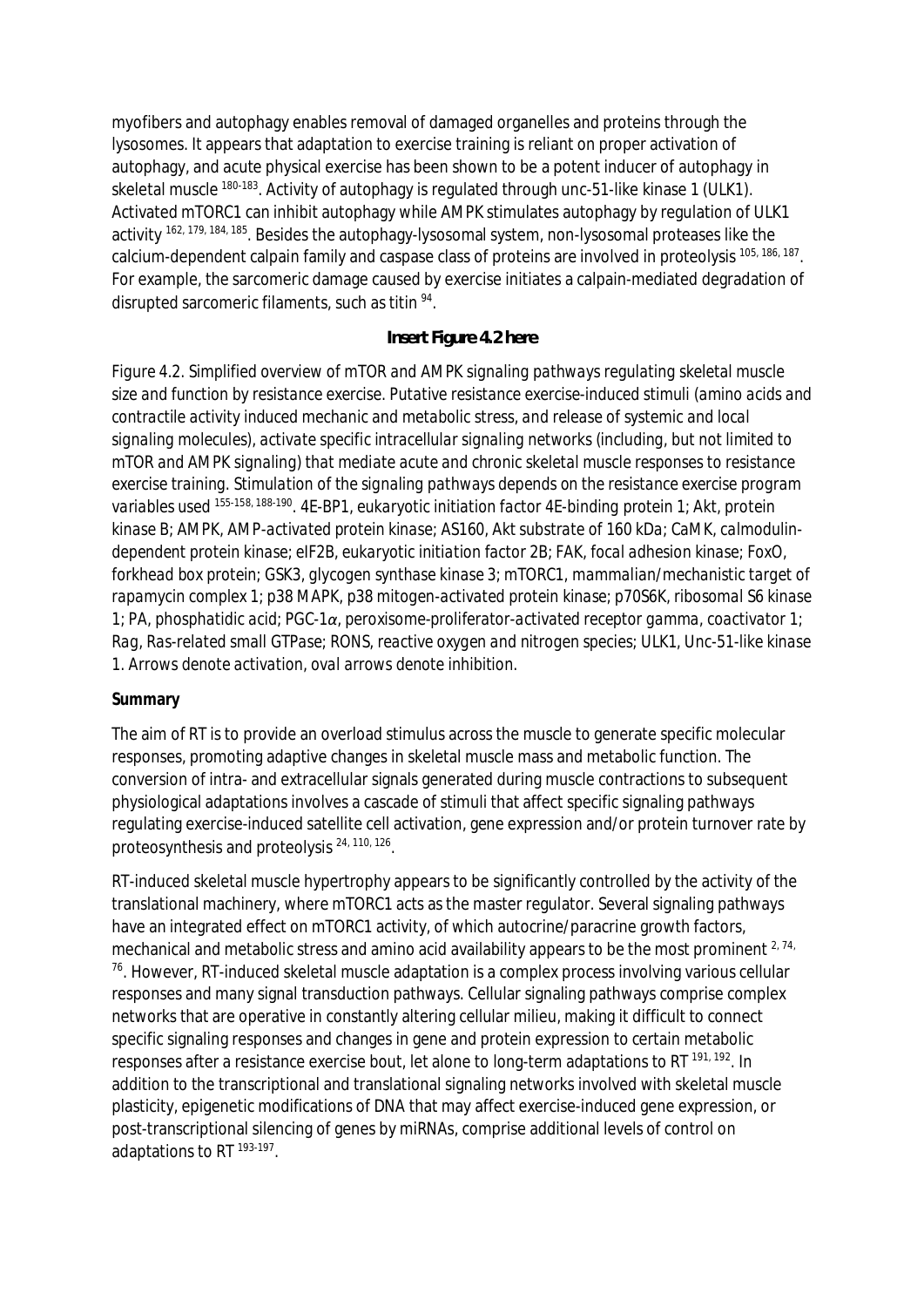To entirely understand the adaptive changes that myofibers undergo in response to RT in humans, aspects of the neuromuscular system (e.g. neural drive to muscles), musculoskeletal system (e.g. force transmission from muscles to tendons and bones), and cardiovascular system (e.g. muscle capillary network) should be taken into consideration. Furthermore, RT-induced adaptations generally affect the entire body, thus, adaptations in musculature should be viewed in the context of the crosstalk between tissues and organs in a whole body <sup>198-201</sup>.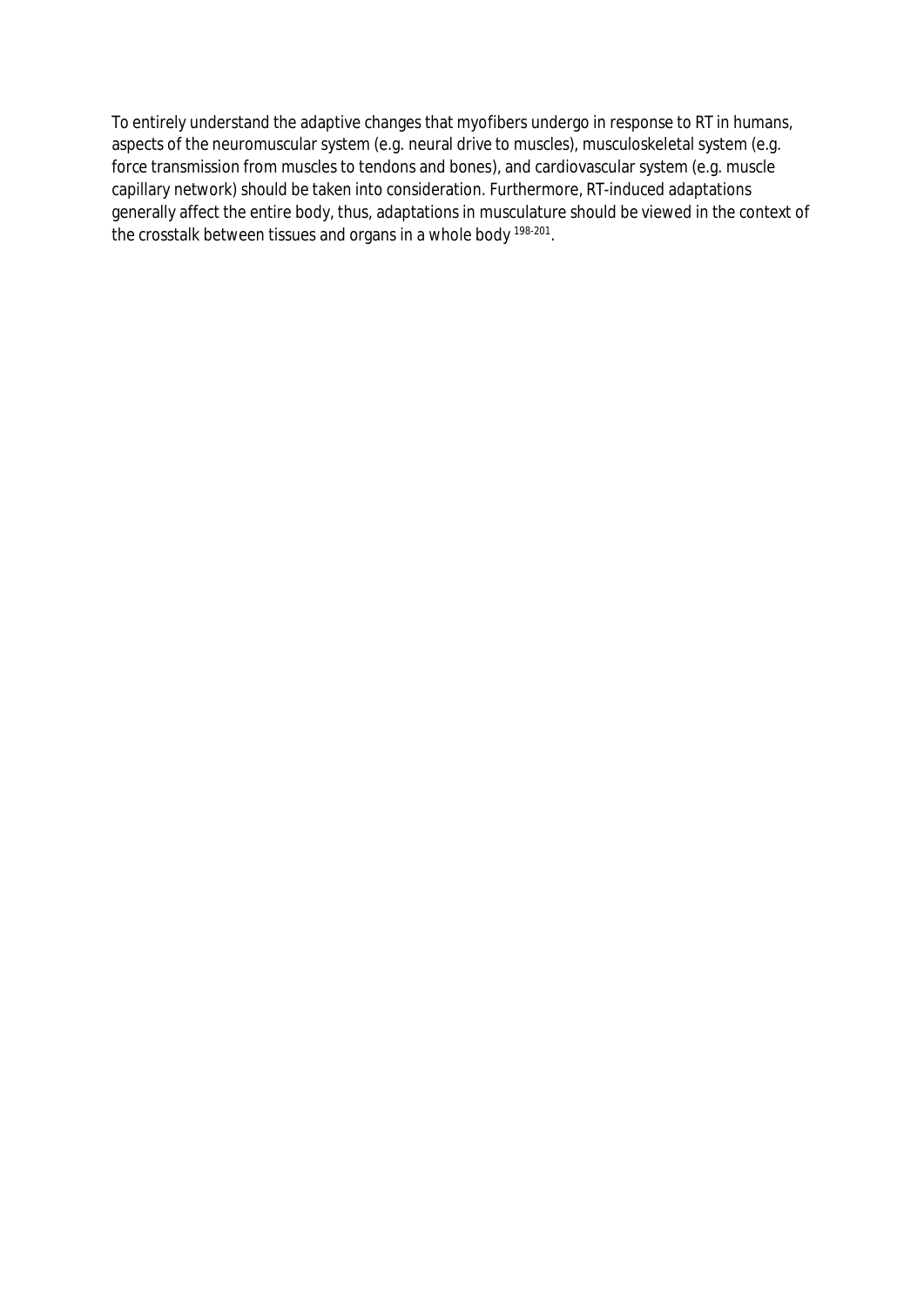**References**

1. Folland JP, Williams AG. The adaptations to strength training : morphological and neurological contributions to increased strength. Sports Med 2007; 37:145-168.

2. Egan B, Zierath JR. Exercise metabolism and the molecular regulation of skeletal muscle adaptation. Cell Metab 2013; 17:162-184.

3. Westcott WL. Resistance training is medicine: effects of strength training on health. Curr Sports Med Rep 2012; 11:209-216.

4. Fyfe JJ, Bishop DJ, Stepto NK. Interference between concurrent resistance and endurance exercise: molecular bases and the role of individual training variables. Sports Med 2014; 44:743-762.

5. American College of Sports Medicine position stand. Progression models in resistance training for healthy adults. Med Sci Sports Exerc 2009; 41:687-708.

6. Murach KA, Bagley JR. Skeletal Muscle Hypertrophy with Concurrent Exercise Training: Contrary Evidence for an Interference Effect. Sports Med 2016; 46:1029-1039.

7. Wernbom M, Augustsson J, Thomeé R. The influence of frequency, intensity, volume and mode of strength training on whole muscle cross-sectional area in humans. Sports Med 2007; 37:225-264.

8. Ahtiainen JP, Walker S, Peltonen H, Holviala J, Sillanpää E, Karavirta L, et al. Heterogeneity in resistance training-induced muscle strength and mass responses in men and women of different ages. Age (Dordr) 2016; 38:10.

9. Hubal MJ, Gordish-Dressman H, Thompson PD, Price TB, Hoffman EP, Angelopoulos TJ, et al. Variability in muscle size and strength gain after unilateral resistance training. Med Sci Sports Exerc 2005; 37:964-972.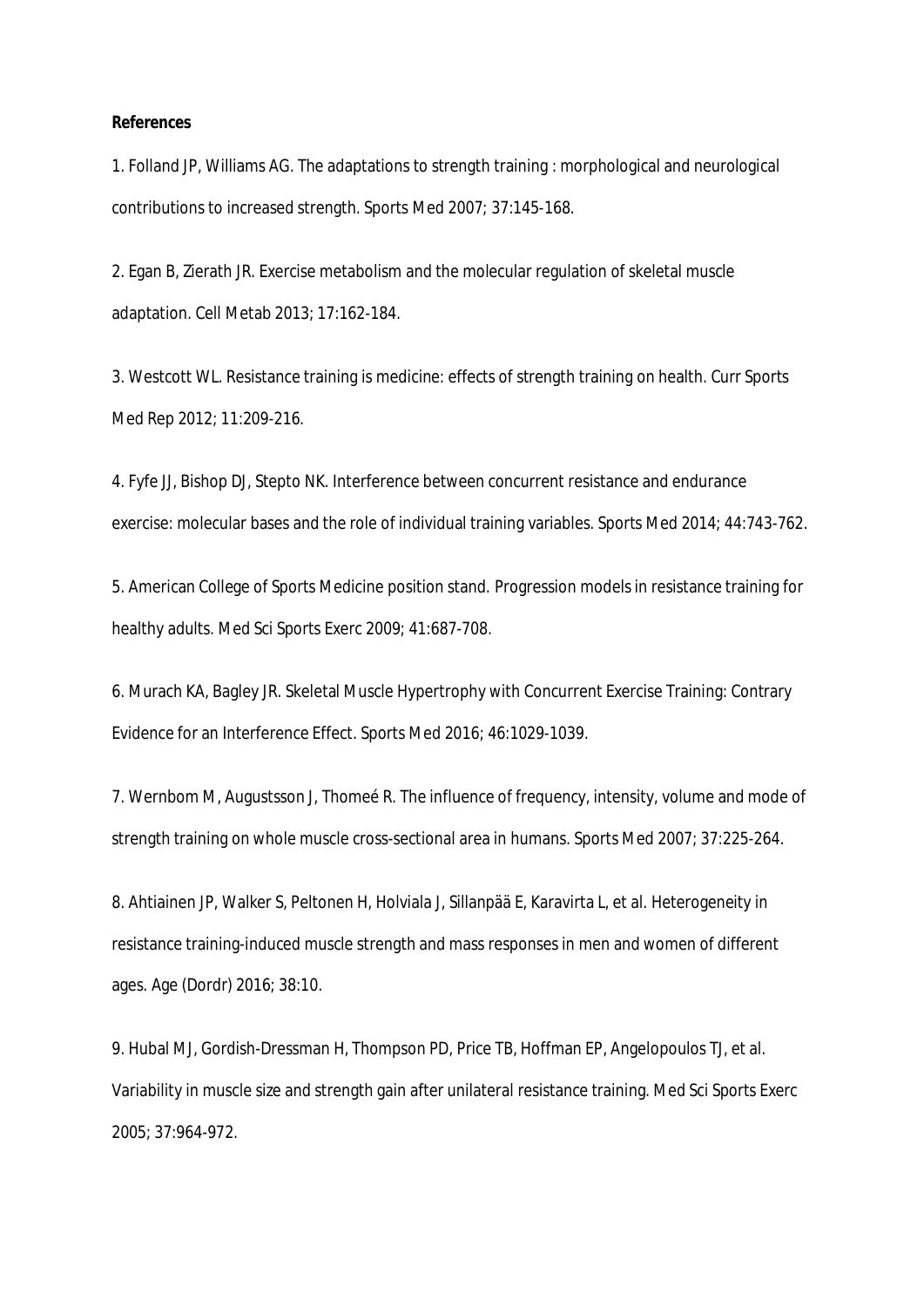10. Konopka AR, Harber MP. Skeletal muscle hypertrophy after aerobic exercise training. Exerc Sport Sci Rev 2014; 42:53-61.

11. Hackett DA, Johnson NA, Chow C. Training practices and ergogenic aids used by male bodybuilders. J Strength Cond Res 2013; 27:1609-1617.

12. Schoenfeld BJ. The mechanisms of muscle hypertrophy and their application to resistance training. J Strength Cond Res 2010; 24:2857-2872.

13. Lüthi JM, Howald H, Claassen H, Rösler K, Vock P, Hoppeler H. Structural changes in skeletal muscle tissue with heavy-resistance exercise. Int J Sports Med 1986; 7:123-127.

14. Alway SE, MacDougall JD, Sale DG, Sutton JR, McComas AJ. Functional and structural adaptations in skeletal muscle of trained athletes. J Appl Physiol 1988; 64:1114-1120.

15. MacDougall JD, Elder GC, Sale DG, Moroz JR, Sutton JR. Effects of strength training and immobilization on human muscle fibres. Eur J Appl Physiol Occup Physiol 1980; 43:25-34.

16. Schiaffino S, Sandri M, Murgia M. Activity-dependent signaling pathways controlling muscle diversity and plasticity. Physiology (Bethesda) 2007; 22:269-278.

17. Fry AC. The role of resistance exercise intensity on muscle fibre adaptations. Sports Med 2004; 34:663-679.

18. Yan Z, Okutsu M, Akhtar YN, Lira VA. Regulation of exercise-induced fiber type transformation, mitochondrial biogenesis, and angiogenesis in skeletal muscle. J Appl Physiol 2011; 110:264-274.

19. Narici M, Franchi M, Maganaris C. Muscle structural assembly and functional consequences. J Exp Biol 2016; 219:276-284.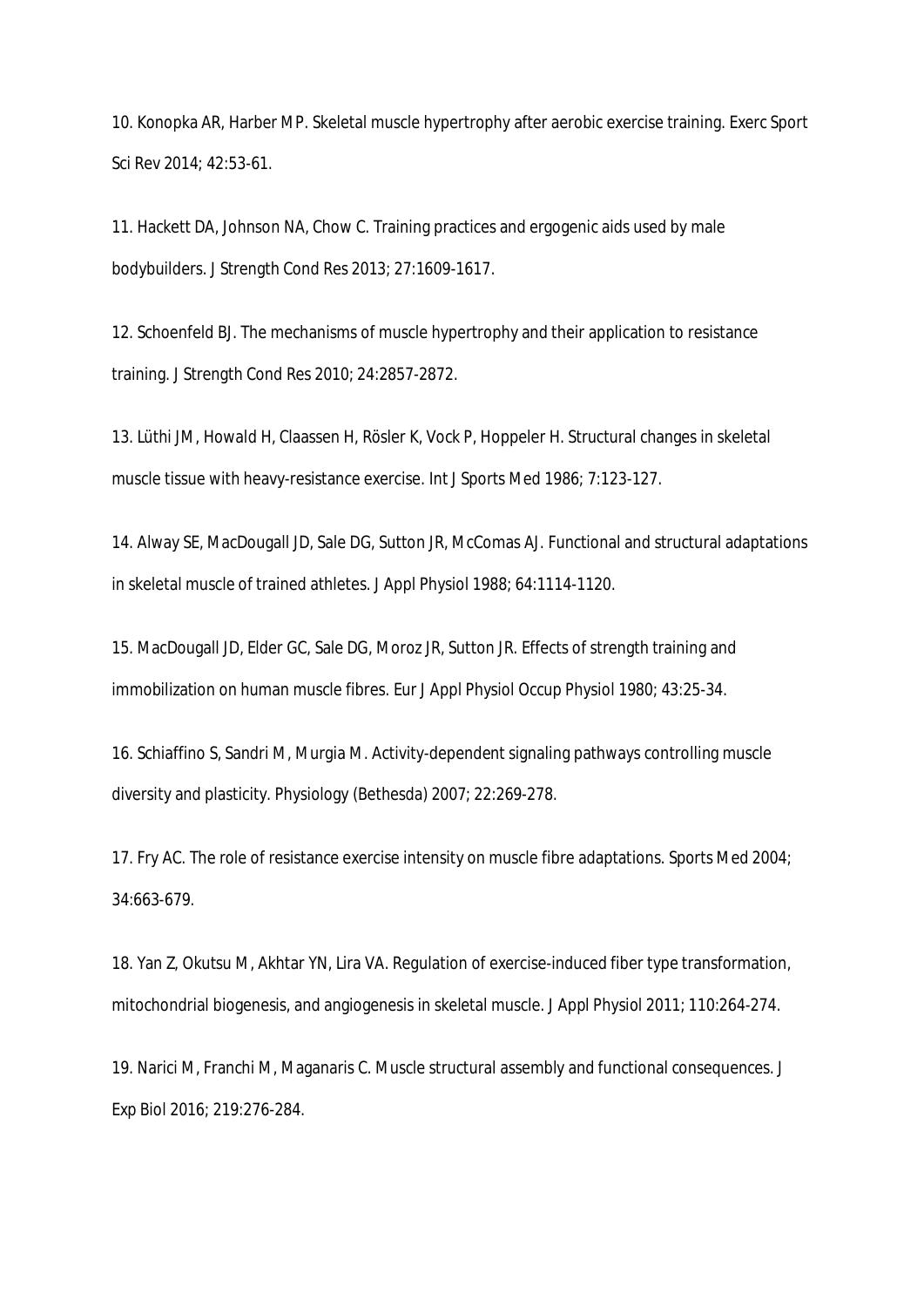20. Lieber RL, Ward SR. Skeletal muscle design to meet functional demands. Philos Trans R Soc Lond , B, Biol Sci 2011; 366:1466-1476.

21. Franchi MV, Reeves ND, Narici MV. Skeletal Muscle Remodeling in Response to Eccentric vs. Concentric Loading: Morphological, Molecular, and Metabolic Adaptations. Front Physiol 2017; 8:447.

22. Degens H, Erskine RM, Morse CI. Disproportionate changes in skeletal muscle strength and size with resistance training and ageing. J Musculoskelet Neuronal Interact 2009; 9:123-129.

23. Erskine RM, Jones DA, Maffulli N, Williams AG, Stewart CE, Degens H. What causes in vivo muscle specific tension to increase following resistance training? Exp Physiol 2011; 96:145-155.

24. Favier FB, Benoit H, Freyssenet D. Cellular and molecular events controlling skeletal muscle mass in response to altered use. Pflugers Arch 2008; 456:587-600.

25. Blaauw B, Reggiani C. The role of satellite cells in muscle hypertrophy. J Muscle Res Cell Motil 2014; 35:3-10.

26. Allen DL, Roy RR, Edgerton VR. Myonuclear domains in muscle adaptation and disease. Muscle Nerve 1999; 22:1350-1360.

27. Snijders T, Nederveen JP, McKay BR, Joanisse S, Verdijk LB, van Loon, Luc J C, et al. Satellite cells in human skeletal muscle plasticity. Front Physiol 2015; 6:283.

28. Gundersen K. Muscle memory and a new cellular model for muscle atrophy and hypertrophy. J Exp Biol 2016; 219:235-242.

29. Magnusson SP, Hansen P, Kjaer M. Tendon properties in relation to muscular activity and physical training. Scand J Med Sci Sports 2003; 13:211-223.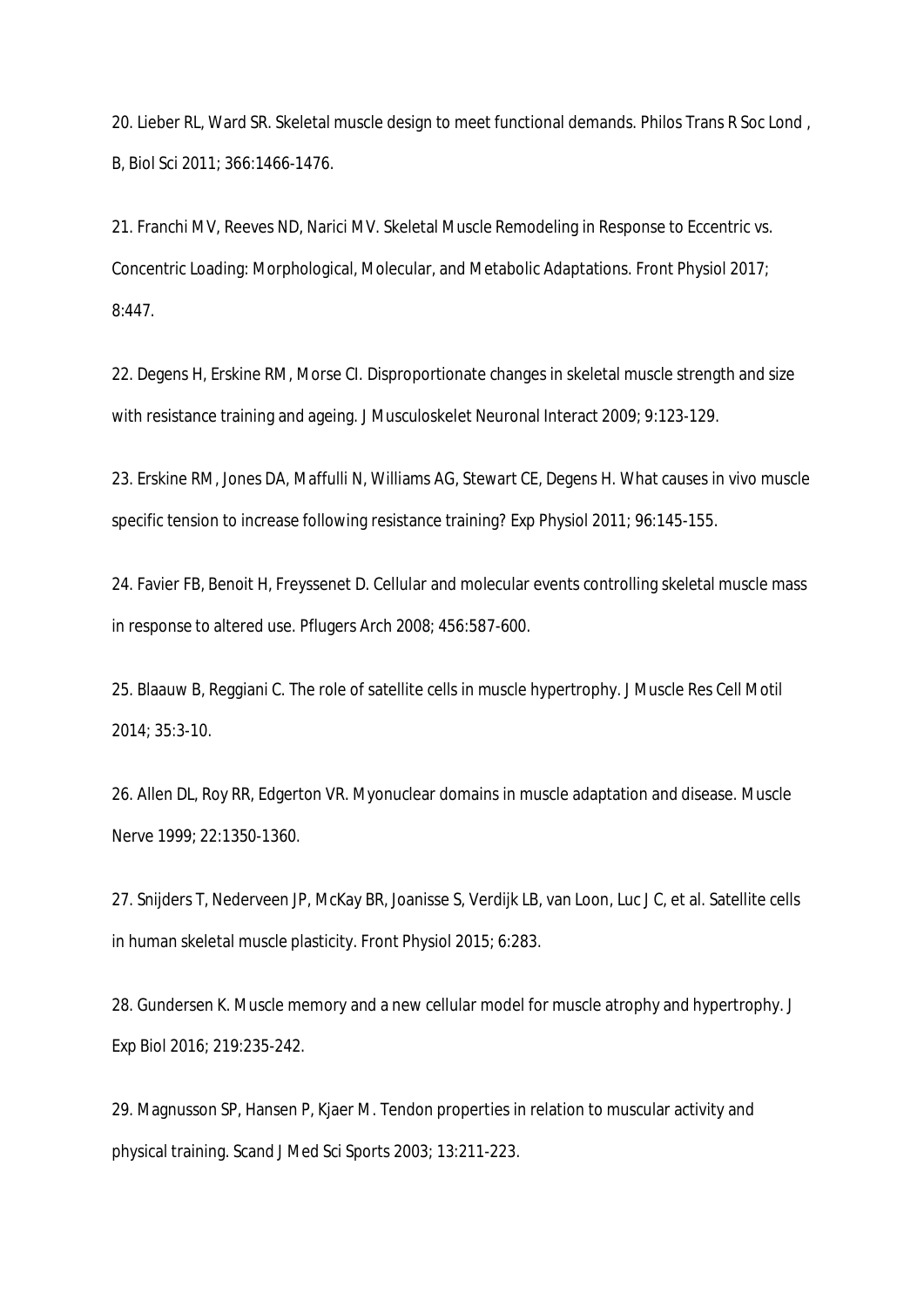30. Magnusson SP, Langberg H, Kjaer M. The pathogenesis of tendinopathy: balancing the response to loading. Nat Rev Rheumatol 2010; 6:262-268.

31. Reeves ND, Maganaris CN, Narici MV. Effect of strength training on human patella tendon mechanical properties of older individuals. J Physiol (Lond ) 2003; 548:971-981.

32. Kongsgaard M, Reitelseder S, Pedersen TG, Holm L, Aagaard P, Kjaer M, et al. Region specific patellar tendon hypertrophy in humans following resistance training. Acta Physiol (Oxf) 2007; 191:111-121.

33. Magnusson SP, Narici MV, Maganaris CN, Kjaer M. Human tendon behaviour and adaptation, in vivo. J Physiol (Lond ) 2008; 586:71-81.

34. Wiesinger H, Kösters A, Müller E, Seynnes OR. Effects of Increased Loading on In Vivo Tendon Properties: A Systematic Review. Med Sci Sports Exerc 2015; 47:1885-1895.

35. Kongsgaard M, Kovanen V, Aagaard P, Doessing S, Hansen P, Laursen AH, et al. Corticosteroid injections, eccentric decline squat training and heavy slow resistance training in patellar tendinopathy. Scand J Med Sci Sports 2009; 19:790-802.

36. Kubo K, Kanehisa H, Fukunaga T. Effects of resistance and stretching training programmes on the viscoelastic properties of human tendon structures in vivo. J Physiol (Lond ) 2002; 538:219-226.

37. Kubo K, Morimoto M, Komuro T, Yata H, Tsunoda N, Kanehisa H, et al. Effects of plyometric and weight training on muscle-tendon complex and jump performance. Med Sci Sports Exerc 2007; 39:1801-1810.

38. Maïmoun L, Sultan C. Effects of physical activity on bone remodeling. Metab Clin Exp 2011; 60:373-388.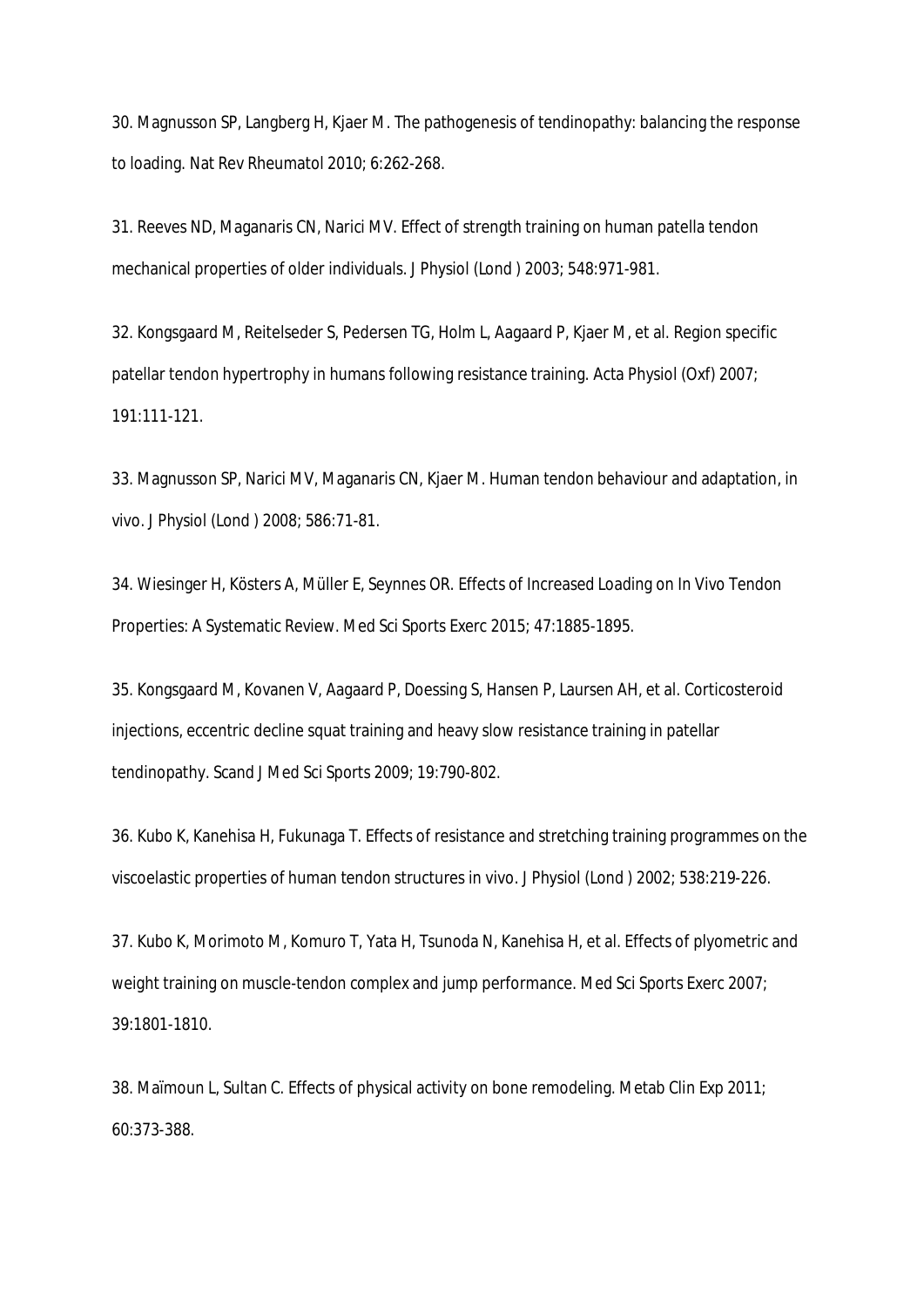39. Hawkins SA, Schroeder ET, Wiswell RA, Jaque SV, Marcell TJ, Costa K. Eccentric muscle action increases site-specific osteogenic response. Med Sci Sports Exerc 1999; 31:1287-1292.

40. Bolam KA, van Uffelen, J G Z, Taaffe DR. The effect of physical exercise on bone density in middle-aged and older men: a systematic review. Osteoporos Int 2013; 24:2749-2762.

41. Martyn-St James M, Carroll S. Effects of different impact exercise modalities on bone mineral density in premenopausal women: a meta-analysis. J Bone Miner Metab 2010; 28:251-267.

42. Knuiman P, Hopman MTE, Mensink M. Glycogen availability and skeletal muscle adaptations with endurance and resistance exercise. Nutr Metab (Lond) 2015; 12:59.

43. Essén-Gustavsson B, Tesch PA. Glycogen and triglyceride utilization in relation to muscle metabolic characteristics in men performing heavy-resistance exercise. Eur J Appl Physiol Occup Physiol 1990; 61:5-10.

44. Tesch PA, Colliander EB, Kaiser P. Muscle metabolism during intense, heavy-resistance exercise. Eur J Appl Physiol Occup Physiol 1986; 55:362-366.

45. Pascoe DD, Costill DL, Fink WJ, Robergs RA, Zachwieja JJ. Glycogen resynthesis in skeletal muscle following resistive exercise. Med Sci Sports Exerc 1993; 25:349-354.

46. Beelen M, Burke LM, Gibala MJ, van Loon L, J C. Nutritional strategies to promote postexercise recovery. Int J Sport Nutr Exerc Metab 2010; 20:515-532.

47. Doyle JA, Sherman WM, Strauss RL. Effects of eccentric and concentric exercise on muscle glycogen replenishment. J Appl Physiol 1993; 74:1848-1855.

48. Ivy JL. Regulation of muscle glycogen repletion, muscle protein synthesis and repair following exercise. J Sports Sci Med 2004; 3:131-138.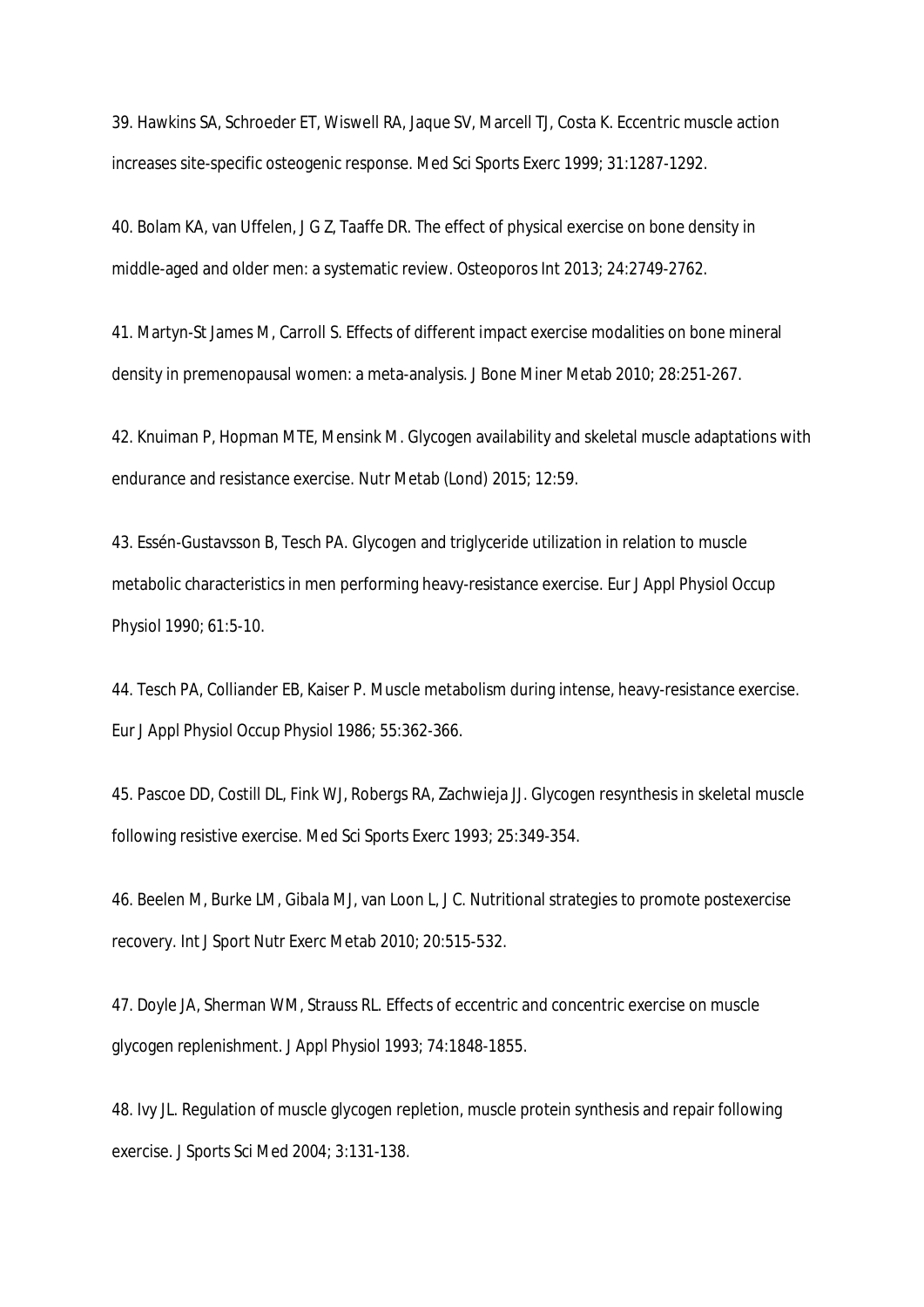49. MacDougall JD, Ward GR, Sale DG, Sutton JR. Biochemical adaptation of human skeletal muscle to heavy resistance training and immobilization. J Appl Physiol Respir Environ Exerc Physiol 1977; 43:700-703.

50. Tesch PA, Alkner BA. Acute and Chronic Muscle Metabolic Adaptations to Strength Training. In: Komi PV, editor. Strength and Power in Sport. Blackwell Science Ltd: Oxford, UK265-280 p.

51. Pesta DH, Goncalves RLS, Madiraju AK, Strasser B, Sparks LM. Resistance training to improve type 2 diabetes: working toward a prescription for the future. Nutr Metab (Lond) 2017; 14:24.

52. LeBrasseur NK, Walsh K, Arany Z. Metabolic benefits of resistance training and fast glycolytic skeletal muscle. Am J Physiol Endocrinol Metab 2011; 300:3.

53. Sylow L, Kleinert M, Richter EA, Jensen TE. Exercise-stimulated glucose uptake - regulation and implications for glycaemic control. Nat Rev Endocrinol 2017; 13:133-148.

54. Colberg SR, Sigal RJ, Fernhall B, Regensteiner JG, Blissmer BJ, Rubin RR, et al. Exercise and type 2 diabetes: the American College of Sports Medicine and the American Diabetes Association: joint position statement. Diabetes Care 2010; 33:147.

55. Mann S, Beedie C, Balducci S, Zanuso S, Allgrove J, Bertiato F, et al. Changes in insulin sensitivity in response to different modalities of exercise: a review of the evidence. Diabetes Metab Res Rev 2014; 30:257-268.

56. Holten MK, Zacho M, Gaster M, Juel C, Wojtaszewski JFP, Dela F. Strength training increases insulin-mediated glucose uptake, GLUT4 content, and insulin signaling in skeletal muscle in patients with type 2 diabetes. Diabetes 2004; 53:294-305.

57. Strasser B, Pesta D. Resistance training for diabetes prevention and therapy: experimental findings and molecular mechanisms. Biomed Res Int 2013; 2013:805217.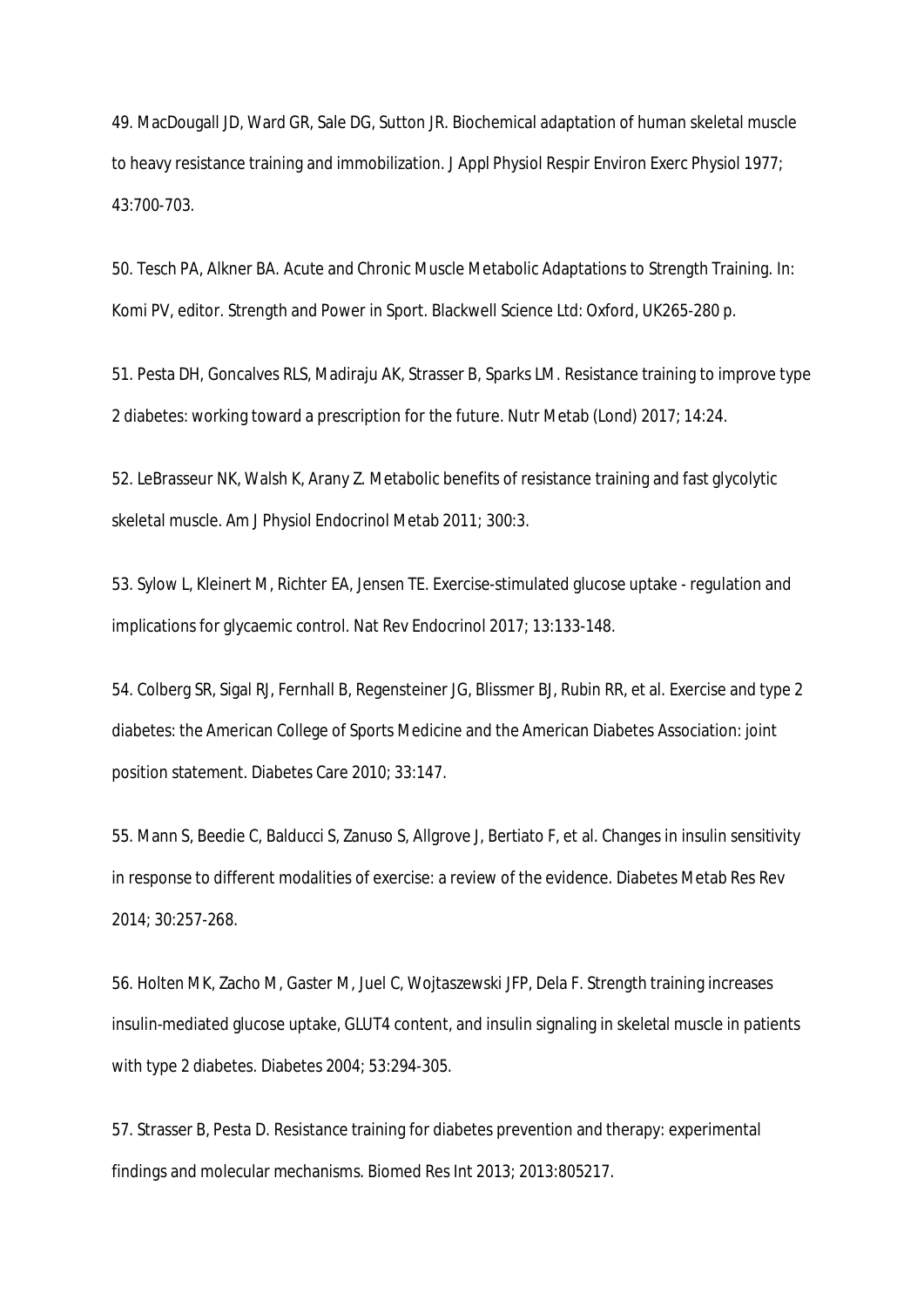58. Hellsten Y, Nyberg M. Cardiovascular Adaptations to Exercise Training. Compr Physiol 2015; 6:1- 32.

59. Groennebaek T, Vissing K. Impact of Resistance Training on Skeletal Muscle Mitochondrial Biogenesis, Content, and Function. Front Physiol 2017; 8:713.

60. Mann S, Beedie C, Jimenez A. Differential effects of aerobic exercise, resistance training and combined exercise modalities on cholesterol and the lipid profile: review, synthesis and recommendations. Sports Med 2014; 44:211-221.

61. Gordon B, Chen S, Durstine JL. The effects of exercise training on the traditional lipid profile and beyond. Curr Sports Med Rep 2014; 13:253-259.

62. Tambalis K, Panagiotakos DB, Kavouras SA, Sidossis LS. Responses of blood lipids to aerobic, resistance, and combined aerobic with resistance exercise training: a systematic review of current evidence. Angiology 2009; 60:614-632.

63. Lemes ÍR, Ferreira PH, Linares SN, Machado AF, Pastre CM, Netto J. Resistance training reduces systolic blood pressure in metabolic syndrome: a systematic review and meta-analysis of randomised controlled trials. Br J Sports Med 2016.

64. Cornelissen VA, Fagard RH, Coeckelberghs E, Vanhees L. Impact of resistance training on blood pressure and other cardiovascular risk factors: a meta-analysis of randomized, controlled trials. Hypertension 2011; 58:950-958.

65. Strasser B, Siebert U, Schobersberger W. Resistance training in the treatment of the metabolic syndrome: a systematic review and meta-analysis of the effect of resistance training on metabolic clustering in patients with abnormal glucose metabolism. Sports Med 2010; 40:397-415.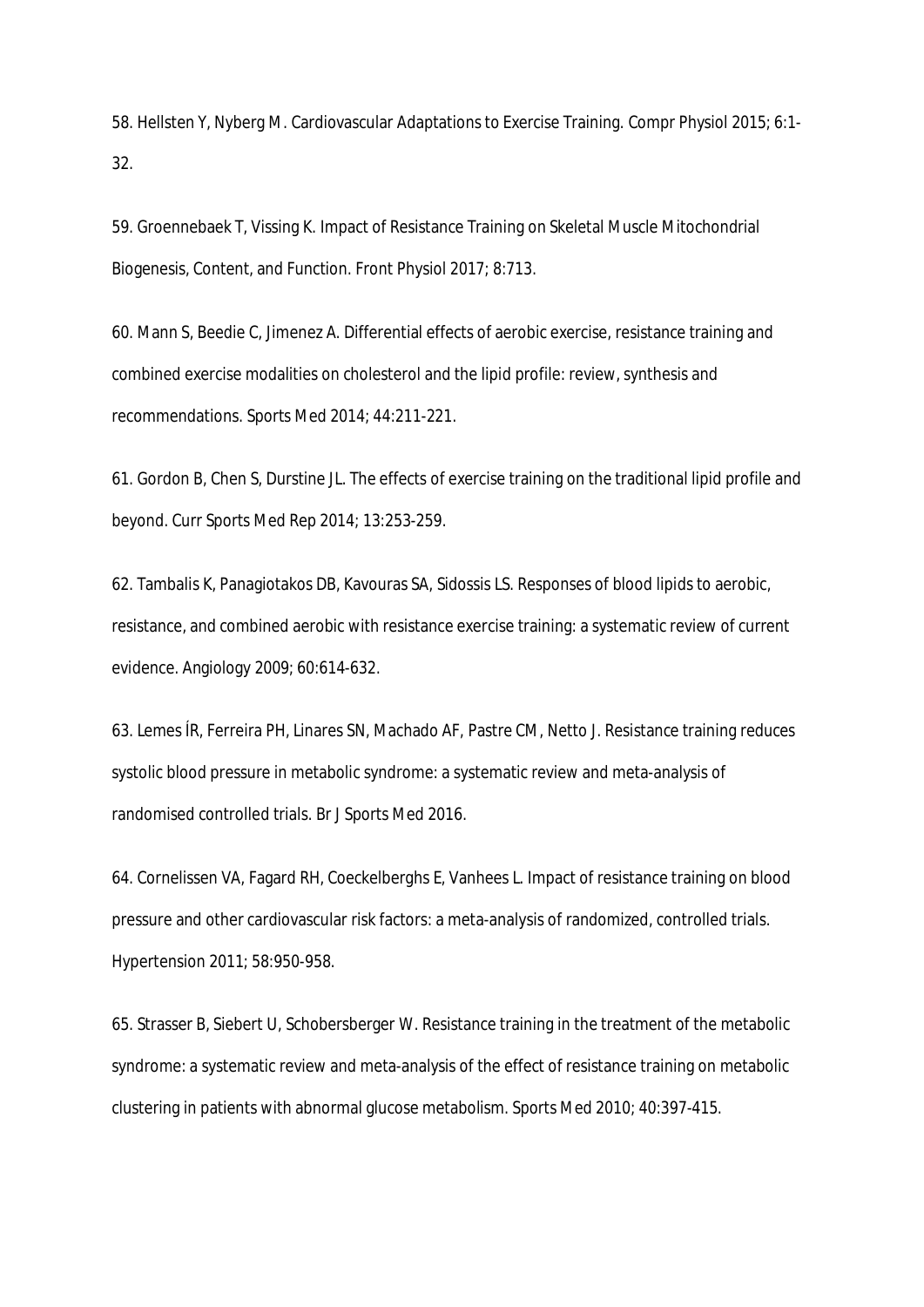66. Mihl C, Dassen WRM, Kuipers H. Cardiac remodelling: concentric versus eccentric hypertrophy in strength and endurance athletes. Neth Heart J 2008; 16:129-133.

67. Spence AL, Naylor LH, Carter HH, Buck CL, Dembo L, Murray CP, et al. A prospective randomised longitudinal MRI study of left ventricular adaptation to endurance and resistance exercise training in humans. J Physiol (Lond ) 2011; 589:5443-5452.

68. Santoro A, Alvino F, Antonelli G, Caputo M, Padeletti M, Lisi M, et al. Endurance and Strength Athlete's Heart: Analysis of Myocardial Deformation by Speckle Tracking Echocardiography. J Cardiovasc Ultrasound 2014; 22:196-204.

69. Utomi V, Oxborough D, Whyte GP, Somauroo J, Sharma S, Shave R, et al. Systematic review and meta-analysis of training mode, imaging modality and body size influences on the morphology and function of the male athlete's heart. Heart 2013; 99:1727-1733.

70. Fleck SJ, Kraemer WJ. 2014. Designing resistance training programs. Human Kinetics: Champaign, Ill. 109-115 p.

71. St-Onge M, Gallagher D. Body composition changes with aging: the cause or the result of alterations in metabolic rate and macronutrient oxidation? Nutrition 2010; 26:152-155.

72. Sparti A, DeLany JP, de la Bretonne, J A, Sander GE, Bray GA. Relationship between resting metabolic rate and the composition of the fat-free mass. Metab Clin Exp 1997; 46:1225-1230.

73. Hawley JA. Molecular responses to strength and endurance training: are they incompatible? Appl Physiol Nutr Metab 2009; 34:355-361.

74. Hoppeler H. Molecular networks in skeletal muscle plasticity. J Exp Biol 2016; 219:205-213.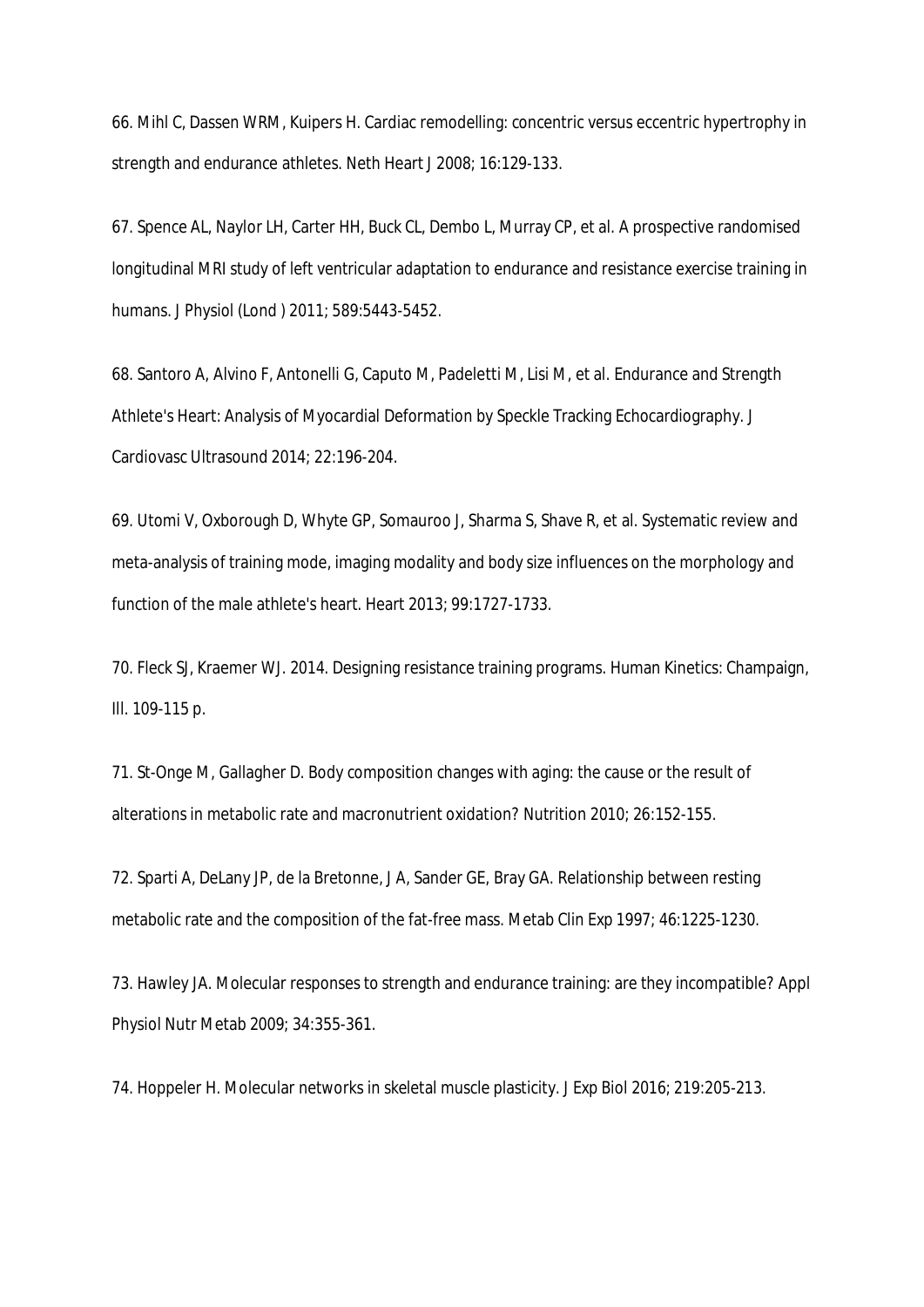75. Petriz BA, Gomes CPC, Almeida JA, de Oliveira GP, Ribeiro FM, Pereira RW, et al. The Effects of Acute and Chronic Exercise on Skeletal Muscle Proteome. J Cell Physiol 2017; 232:257-269.

76. Blaauw B, Schiaffino S, Reggiani C. Mechanisms modulating skeletal muscle phenotype. Compr Physiol 2013; 3:1645-1687.

77. Toigo M, Boutellier U. New fundamental resistance exercise determinants of molecular and cellular muscle adaptations. Eur J Appl Physiol 2006; 97:643-663.

78. Rindom E, Vissing K. Mechanosensitive Molecular Networks Involved in Transducing Resistance Exercise-Signals into Muscle Protein Accretion. Front Physiol 2016; 7:547.

79. Philp A, Hamilton DL, Baar K. Signals mediating skeletal muscle remodeling by resistance exercise: PI3-kinase independent activation of mTORC1. J Appl Physiol 2011; 110:561-568.

80. Sheehan SM, Allen RE. Skeletal muscle satellite cell proliferation in response to members of the fibroblast growth factor family and hepatocyte growth factor. J Cell Physiol 1999; 181:499-506.

81. Tatsumi R, Anderson JE, Nevoret CJ, Halevy O, Allen RE. HGF/SF is present in normal adult skeletal muscle and is capable of activating satellite cells. Dev Biol 1998; 194:114-128.

82. Tatsumi R. Mechano-biology of skeletal muscle hypertrophy and regeneration: possible mechanism of stretch-induced activation of resident myogenic stem cells. Anim Sci J 2010; 81:11-20.

83. Wang X, Devaiah SP, Zhang W, Welti R. Signaling functions of phosphatidic acid. Prog Lipid Res 2006; 45:250-278.

84. You J, Lincoln HC, Kim C, Frey JW, Goodman CA, Zhong X, et al. The role of diacylglycerol kinase ζ and phosphatidic acid in the mechanical activation of mammalian target of rapamycin (mTOR) signaling and skeletal muscle hypertrophy. J Biol Chem 2014; 289:1551-1563.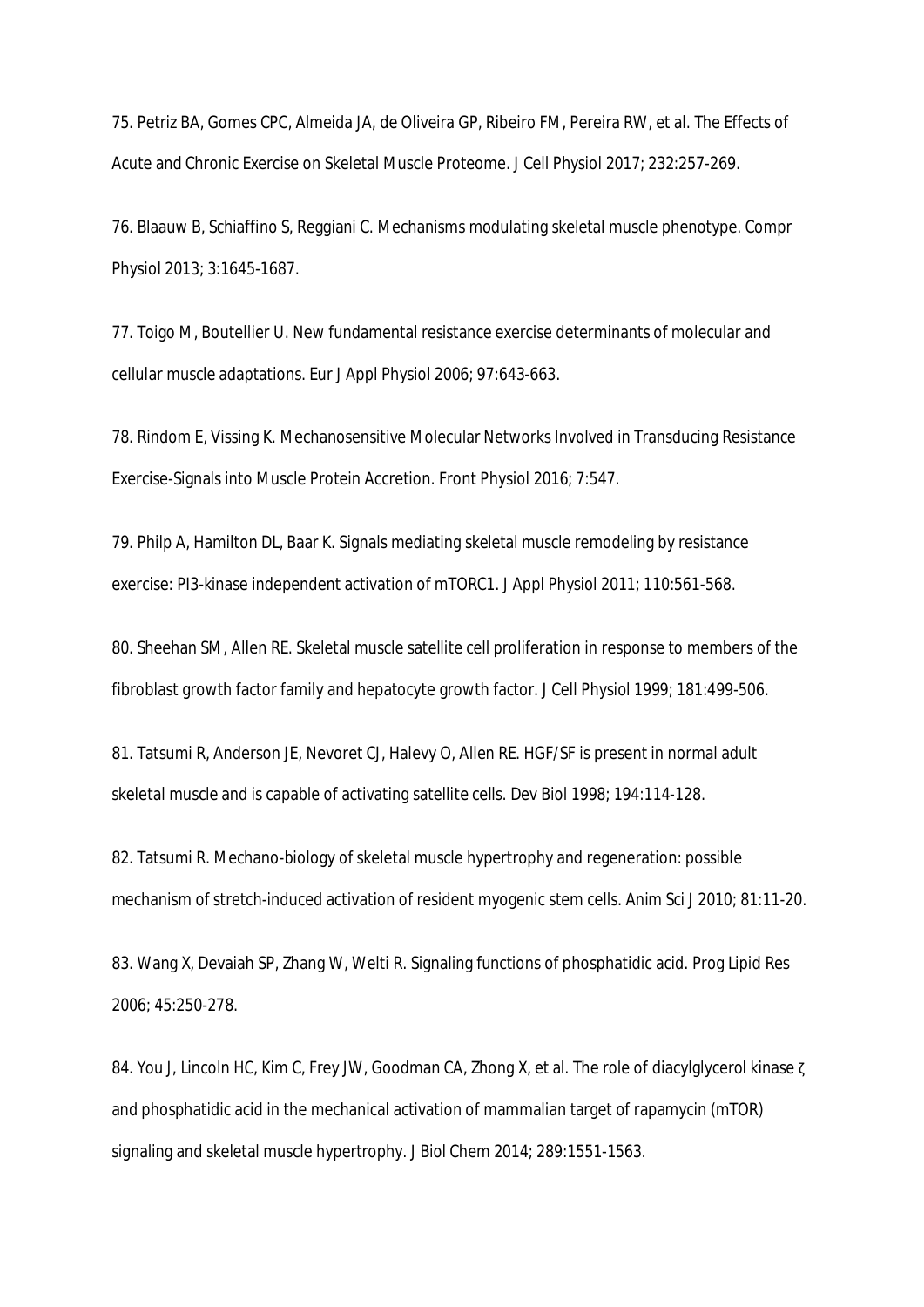85. Bond P. Phosphatidic acid: biosynthesis, pharmacokinetics, mechanisms of action and effect on strength and body composition in resistance-trained individuals. Nutr Metab (Lond) 2017; 14:12.

86. Malik RK, Parsons JT. Integrin-dependent activation of the p70 ribosomal S6 kinase signaling pathway. J Biol Chem 1996; 271:29785-29791.

87. Flück M, Carson JA, Gordon SE, Ziemiecki A, Booth FW. Focal adhesion proteins FAK and paxillin increase in hypertrophied skeletal muscle. Am J Physiol 1999; 277:152.

88. Crossland H, Kazi AA, Lang CH, Timmons JA, Pierre P, Wilkinson DJ, et al. Focal adhesion kinase is required for IGF-I-mediated growth of skeletal muscle cells via a TSC2/mTOR/S6K1-associated pathway. Am J Physiol Endocrinol Metab 2013; 305:183.

89. Kosek DJ, Bamman MM. Modulation of the dystrophin-associated protein complex in response to resistance training in young and older men. J Appl Physiol 2008; 104:1476-1484.

90. Klossner S, Durieux A, Freyssenet D, Flueck M. Mechano-transduction to muscle protein synthesis is modulated by FAK. Eur J Appl Physiol 2009; 106:389-398.

91. Sjøgaard G. Water and electrolyte fluxes during exercise and their relation to muscle fatigue. Acta Physiol Scand Suppl 1986; 556:129-136.

92. Schliess F, Richter L, vom Dahl S, Häussinger D. Cell hydration and mTOR-dependent signalling. Acta Physiol (Oxf) 2006; 187:223-229.

93. Lambert IH, Hoffmann EK, Pedersen SF. Cell volume regulation: physiology and pathophysiology. Acta Physiol (Oxf) 2008; 194:255-282.

94. Krüger M, Kötter S. Titin, a Central Mediator for Hypertrophic Signaling, Exercise-Induced Mechanosignaling and Skeletal Muscle Remodeling. Front Physiol 2016; 7:76.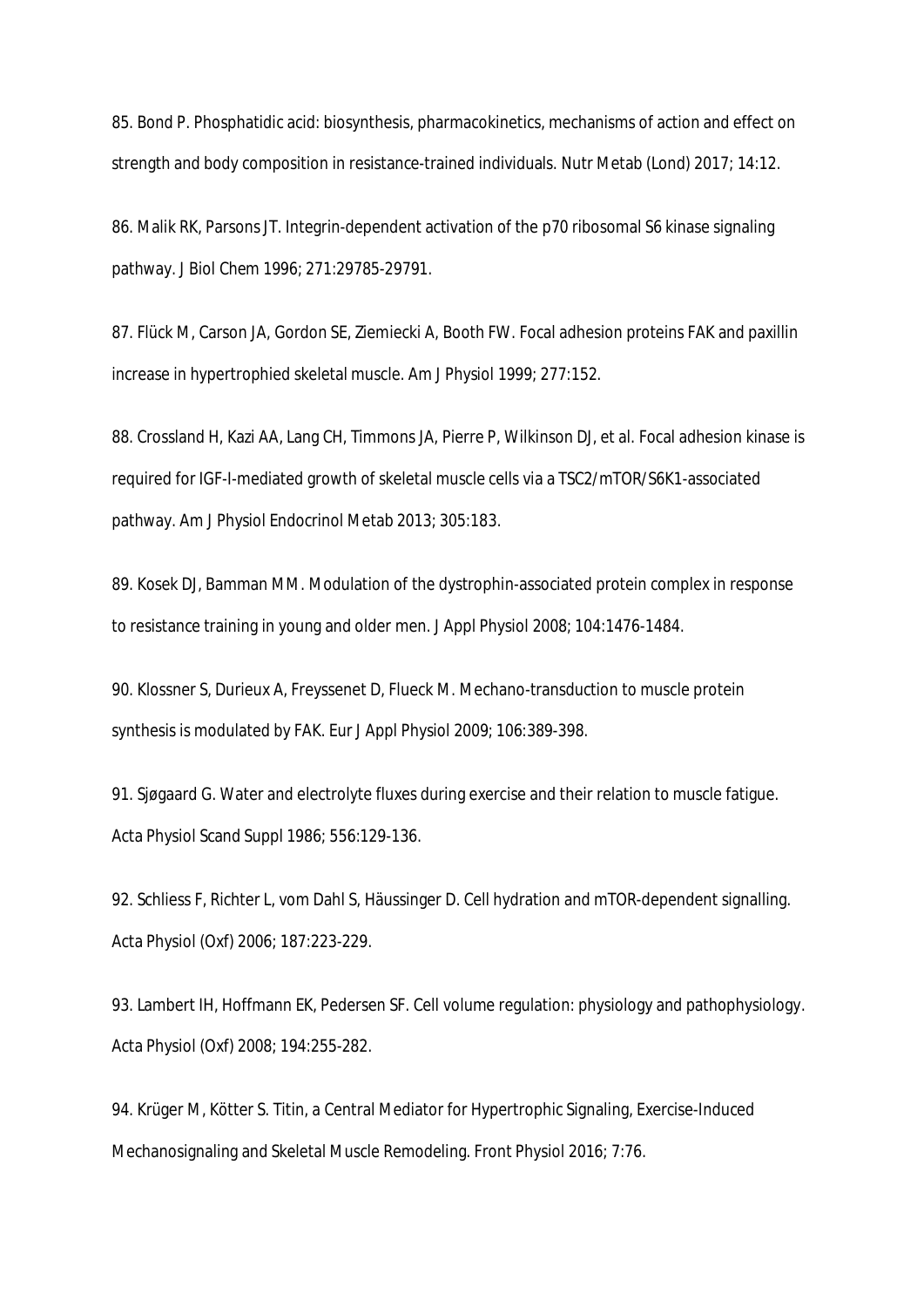95. Lange S, Xiang F, Yakovenko A, Vihola A, Hackman P, Rostkova E, et al. The kinase domain of titin controls muscle gene expression and protein turnover. Science 2005; 308:1599-1603.

96. Al-Shanti N, Stewart CE. Ca2+/calmodulin-dependent transcriptional pathways: potential mediators of skeletal muscle growth and development. Biol Rev Camb Philos Soc 2009; 84:637-652.

97. Spangenburg EE, McBride TA. Inhibition of stretch-activated channels during eccentric muscle contraction attenuates p70S6K activation. J Appl Physiol 2006; 100:129-135.

98. Butterfield TA, Best TM. Stretch-activated ion channel blockade attenuates adaptations to eccentric exercise. Med Sci Sports Exerc 2009; 41:351-356.

99. Feriche B, García-Ramos A, Morales-Artacho AJ, Padial P. Resistance Training Using Different Hypoxic Training Strategies: a Basis for Hypertrophy and Muscle Power Development. Sports Med Open 2017; 3:12.

100. Pearson SJ, Hussain SR. A review on the mechanisms of blood-flow restriction resistance training-induced muscle hypertrophy. Sports Med 2015; 45:187-200.

101. Schoenfeld BJ. The mechanisms of muscle hypertrophy and their application to resistance training. J Strength Cond Res 2010; 24:2857-2872.

102. Scott BR, Slattery KM, Sculley DV, Dascombe BJ. Hypoxia and resistance exercise: a comparison of localized and systemic methods. Sports Med 2014; 44:1037-1054.

103. Jackson MJ, Pye D, Palomero J. The production of reactive oxygen and nitrogen species by skeletal muscle. J Appl Physiol 2007; 102:1664-1670.

104. Powers SK, Talbert EE, Adhihetty PJ. Reactive oxygen and nitrogen species as intracellular signals in skeletal muscle. J Physiol (Lond ) 2011; 589:2129-2138.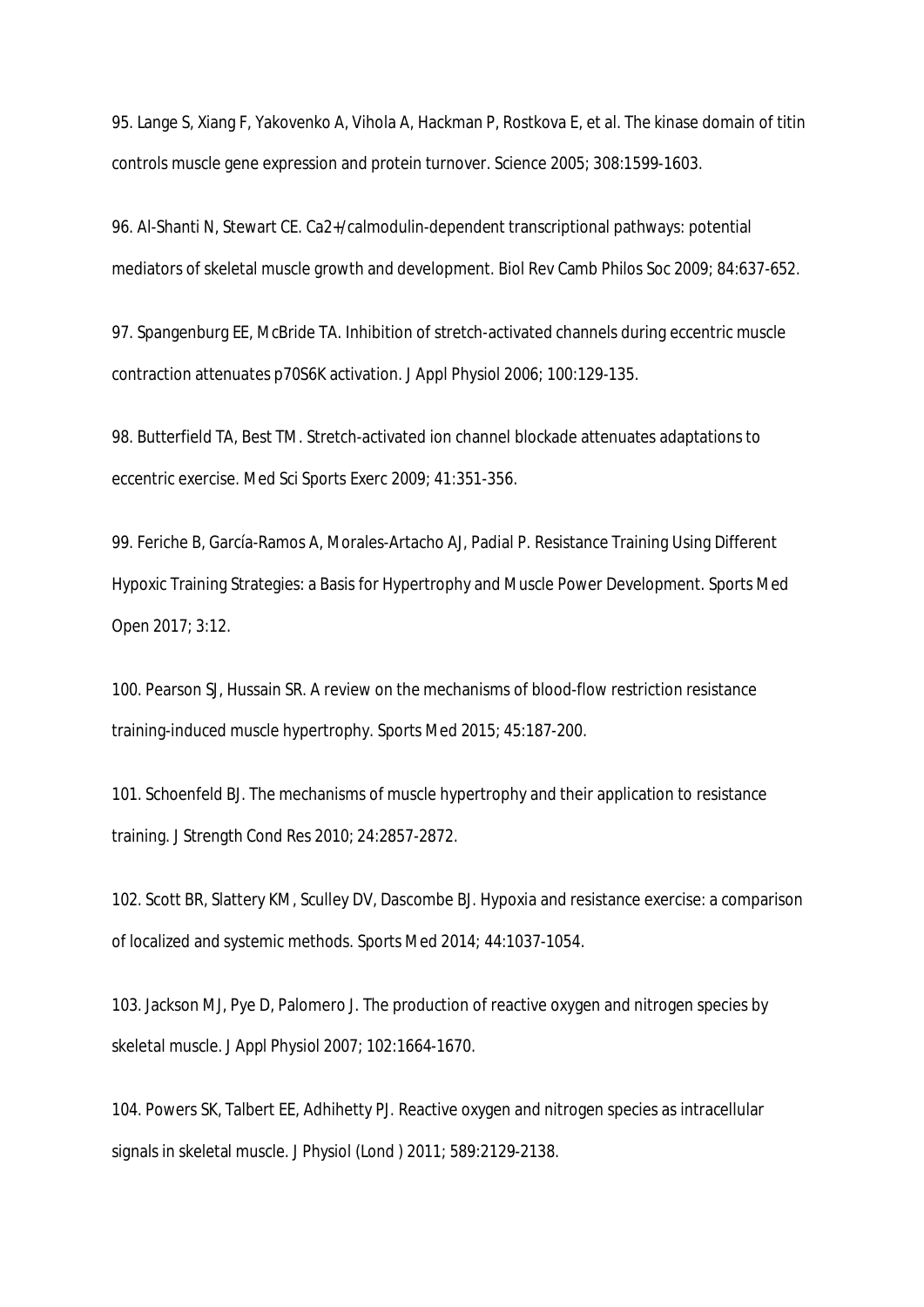105. Powers SK, Duarte J, Kavazis AN, Talbert EE. Reactive oxygen species are signalling molecules for skeletal muscle adaptation. Exp Physiol 2010; 95:1-9.

106. Jackson MJ, Vasilaki A, McArdle A. Cellular mechanisms underlying oxidative stress in human exercise. Free Radic Biol Med 2016; 98:13-17.

107. Ferraro E, Giammarioli AM, Chiandotto S, Spoletini I, Rosano G. Exercise-Induced Skeletal Muscle Remodeling and Metabolic Adaptation: Redox Signaling and Role of Autophagy. Antioxidants & Redox Signaling 2014; 21:154-176.

108. Steinbacher P, Eckl P. Impact of oxidative stress on exercising skeletal muscle. Biomolecules 2015; 5:356-377.

109. Wright DC, Geiger PC, Han D, Jones TE, Holloszy JO. Calcium induces increases in peroxisome proliferator-activated receptor gamma coactivator-1alpha and mitochondrial biogenesis by a pathway leading to p38 mitogen-activated protein kinase activation. J Biol Chem 2007; 282:18793- 18799.

110. Margolis LM, Rivas DA. Implications of exercise training and distribution of protein intake on molecular processes regulating skeletal muscle plasticity. Calcif Tissue Int 2015; 96:211-221.

111. Tee JC, Bosch AN, Lambert MI. Metabolic consequences of exercise-induced muscle damage. Sports Med 2007; 37:827-836.

112. Douglas J, Pearson S, Ross A, McGuigan M. Eccentric Exercise: Physiological Characteristics and Acute Responses. Sports Med 2017; 47:663-675.

113. Proske U, Morgan DL. Muscle damage from eccentric exercise: mechanism, mechanical signs, adaptation and clinical applications. J Physiol (Lond ) 2001; 537:333-345.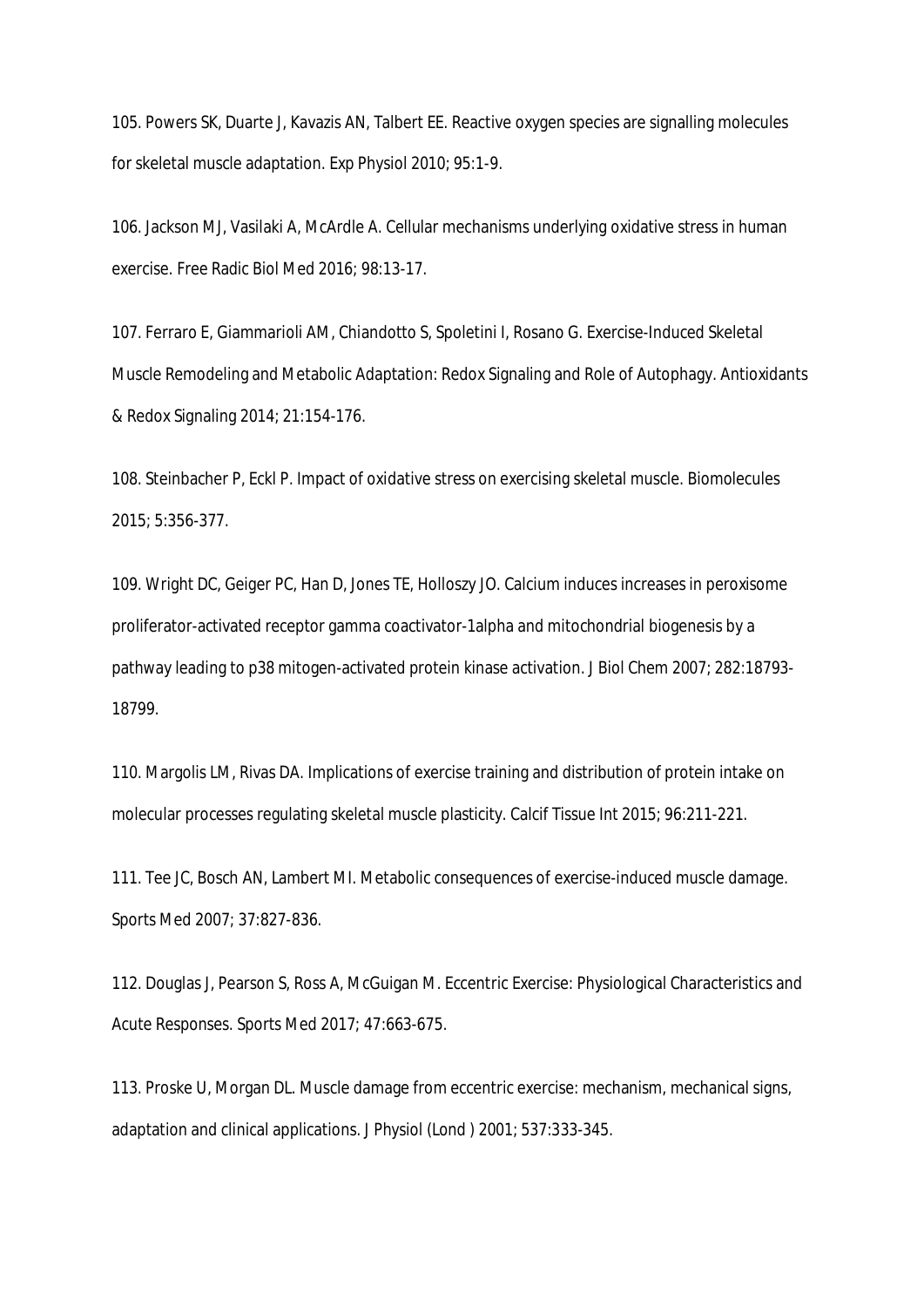114. Duchateau J, Enoka RM. Neural control of lengthening contractions. J Exp Biol 2016; 219:197- 204.

115. Roig M, O'Brien K, Kirk G, Murray R, McKinnon P, Shadgan B, et al. The effects of eccentric versus concentric resistance training on muscle strength and mass in healthy adults: a systematic review with meta-analysis. Br J Sports Med 2009; 43:556-568.

116. Paulsen G, Mikkelsen UR, Raastad T, Peake JM. Leucocytes, cytokines and satellite cells: what role do they play in muscle damage and regeneration following eccentric exercise? Exerc Immunol Rev 2012; 18:42-97.

117. Hyldahl RD, Hubal MJ. Lengthening our perspective: morphological, cellular, and molecular responses to eccentric exercise. Muscle Nerve 2014; 49:155-170.

118. Howatson G, van Someren KA. The prevention and treatment of exercise-induced muscle damage. Sports Med 2008; 38:483-503.

119. Kerksick CM, Willoughby D, Kouretas D, Tsatsakis A. Intramuscular responses with muscle damaging exercise and the interplay between multiple intracellular networks: a human perspective. Food Chem Toxicol 2013; 61:136-143.

120. Peake JM, Neubauer O, Della Gatta PA, Nosaka K. Muscle damage and inflammation during recovery from exercise. J Appl Physiol 2017; 122:559-570.

121. Tidball JG. Regulation of muscle growth and regeneration by the immune system. Nat Rev Immunol 2017; 17:165-178.

122. Gonzalez AM, Hoffman JR, Stout JR, Fukuda DH, Willoughby DS. Intramuscular Anabolic Signaling and Endocrine Response Following Resistance Exercise: Implications for Muscle Hypertrophy. Sports Med 2016; 46:671-685.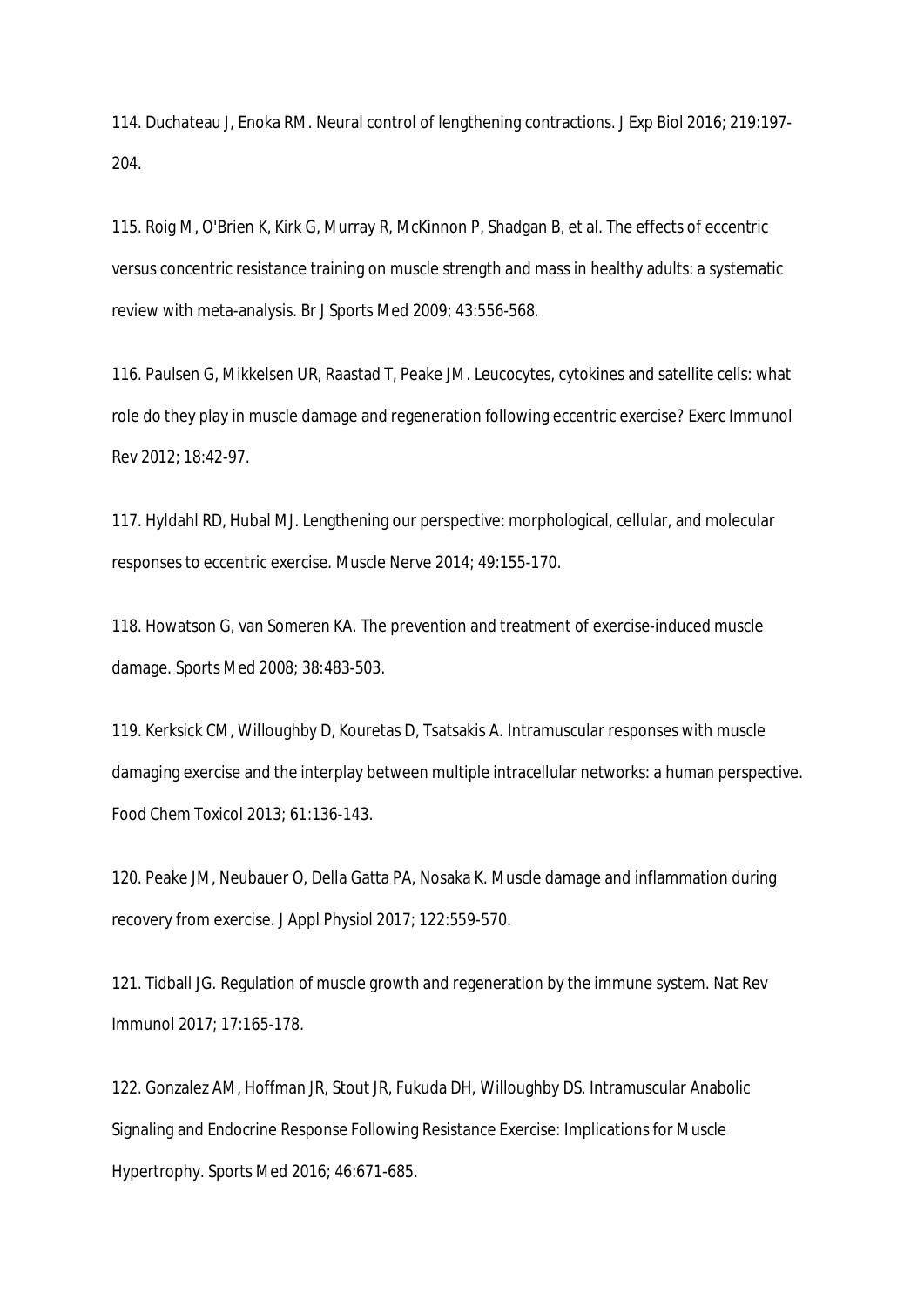123. Kraemer WJ, Ratamess NA. Hormonal responses and adaptations to resistance exercise and training. Sports Med 2005; 35:339-361.

124. Hansen D, Meeusen R, Mullens A, Dendale P. Effect of acute endurance and resistance exercise on endocrine hormones directly related to lipolysis and skeletal muscle protein synthesis in adult individuals with obesity. Sports Med 2012; 42:415-431.

125. McMurray RG, Hackney AC. Interactions of metabolic hormones, adipose tissue and exercise. Sports Med 2005; 35:393-412.

126. Marcotte GR, West DWD, Baar K. The molecular basis for load-induced skeletal muscle hypertrophy. Calcif Tissue Int 2015; 96:196-210.

127. Crewther BT, Cook C, Cardinale M, Weatherby RP, Lowe T. Two emerging concepts for elite athletes: the short-term effects of testosterone and cortisol on the neuromuscular system and the dose-response training role of these endogenous hormones. Sports Med 2011; 41:103-123.

128. Catoire M, Kersten S. The search for exercise factors in humans. Faseb J 2015; 29:1615-1628.

129. Lightfoot AP, Cooper RG. The role of myokines in muscle health and disease. Curr Opin Rheumatol 2016; 28:661-666.

130. Huh JY. The role of exercise-induced myokines in regulating metabolism. Arch Pharm Res 2018; 41:14-29.

131. Oh K, Lee DS, Kim WK, Han BS, Lee SC, Bae K. Metabolic Adaptation in Obesity and Type II Diabetes: Myokines, Adipokines and Hepatokines. Int J Mol Sci 2016; 18.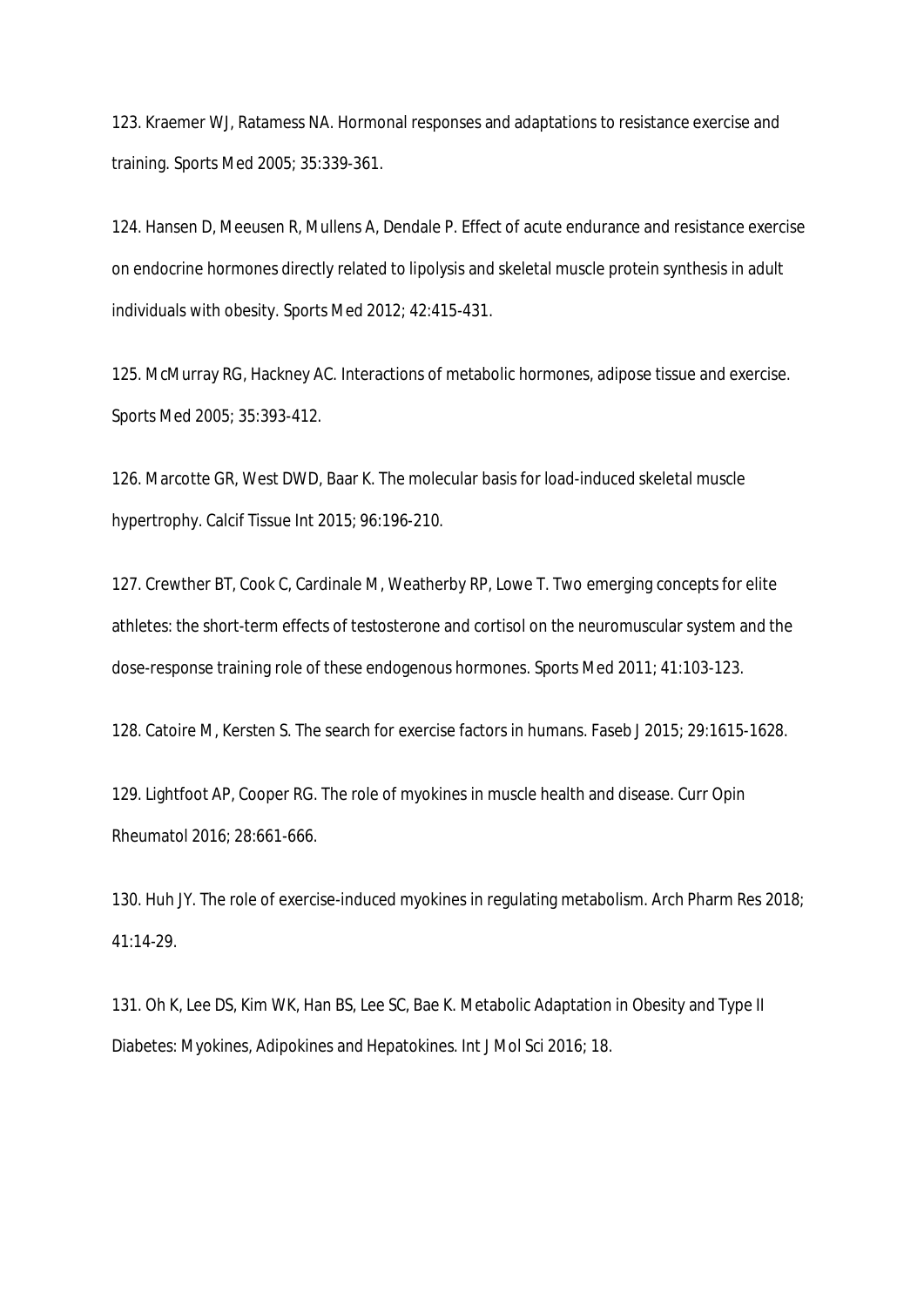132. Zanou N, Gailly P. Skeletal muscle hypertrophy and regeneration: interplay between the myogenic regulatory factors (MRFs) and insulin-like growth factors (IGFs) pathways. Cell Mol Life Sci 2013; 70:4117-4130.

133. Moro T, Ebert SM, Adams CM, Rasmussen BB. Amino Acid Sensing in Skeletal Muscle. Trends Endocrinol Metab 2016; 27:796-806.

134. Jäger R, Kerksick CM, Campbell BI, Cribb PJ, Wells SD, Skwiat TM, et al. International Society of Sports Nutrition Position Stand: protein and exercise. J Int Soc Sports Nutr 2017; 14:20.

135. Morton RW, McGlory C, Phillips SM. Nutritional interventions to augment resistance traininginduced skeletal muscle hypertrophy. Front Physiol 2015; 6:245.

136. Biolo G, Maggi SP, Williams BD, Tipton KD, Wolfe RR. Increased rates of muscle protein turnover and amino acid transport after resistance exercise in humans. Am J Physiol 1995; 268:514.

137. Kumar V, Atherton P, Smith K, Rennie MJ. Human muscle protein synthesis and breakdown during and after exercise. J Appl Physiol 2009; 106:2026-2039.

138. Phillips SM, Tipton KD, Aarsland A, Wolf SE, Wolfe RR. Mixed muscle protein synthesis and breakdown after resistance exercise in humans. Am J Physiol 1997; 273:99.

139. Chesley A, MacDougall JD, Tarnopolsky MA, Atkinson SA, Smith K. Changes in human muscle protein synthesis after resistance exercise. J Appl Physiol 1992; 73:1383-1388.

140. Atherton PJ, Smith K. Muscle protein synthesis in response to nutrition and exercise. J Physiol (Lond ) 2012; 590:1049-1057.

141. Rennie MJ, Wackerhage H, Spangenburg EE, Booth FW. Control of the size of the human muscle mass. Annu Rev Physiol 2004; 66:799-828.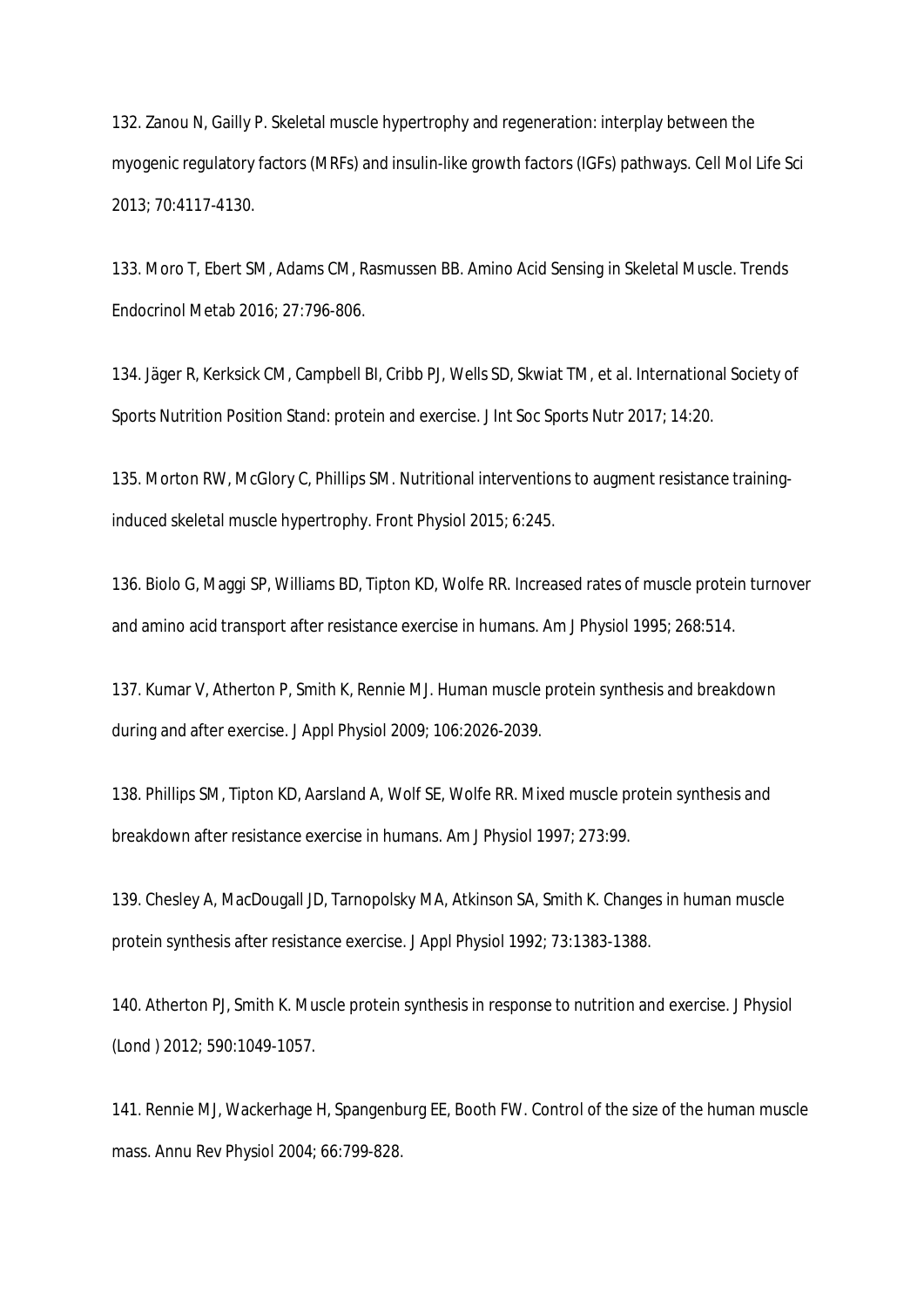142. Seynnes OR, de Boer M, Narici MV. Early skeletal muscle hypertrophy and architectural changes in response to high-intensity resistance training. J Appl Physiol 2007; 102:368-373.

143. Kim PL, Staron RS, Phillips SM. Fasted-state skeletal muscle protein synthesis after resistance exercise is altered with training. J Physiol (Lond ) 2005; 568:283-290.

144. Tang JE, Perco JG, Moore DR, Wilkinson SB, Phillips SM. Resistance training alters the response of fed state mixed muscle protein synthesis in young men. Am J Physiol Regul Integr Comp Physiol 2008; 294:172.

145. Bodine SC, Stitt TN, Gonzalez M, Kline WO, Stover GL, Bauerlein R, et al. Akt/mTOR pathway is a crucial regulator of skeletal muscle hypertrophy and can prevent muscle atrophy in vivo. Nat Cell Biol 2001; 3:1014-1019.

146. Drummond MJ, Fry CS, Glynn EL, Dreyer HC, Dhanani S, Timmerman KL, et al. Rapamycin administration in humans blocks the contraction-induced increase in skeletal muscle protein synthesis. J Physiol (Lond ) 2009; 587:1535-1546.

147. Deldicque L, Theisen D, Francaux M. Regulation of mTOR by amino acids and resistance exercise in skeletal muscle. Eur J Appl Physiol 2005; 94:1-10.

148. Goberdhan DCI, Wilson C, Harris AL. Amino Acid Sensing by mTORC1: Intracellular Transporters Mark the Spot. Cell Metab 2016; 23:580-589.

149. Bond P. Regulation of mTORC1 by growth factors, energy status, amino acids and mechanical stimuli at a glance. J Int Soc Sports Nutr 2016; 13:8.

150. Jacobs BL, Goodman CA, Hornberger TA. The mechanical activation of mTOR signaling: an emerging role for late endosome/lysosomal targeting. J Muscle Res Cell Motil 2014; 35:11-21.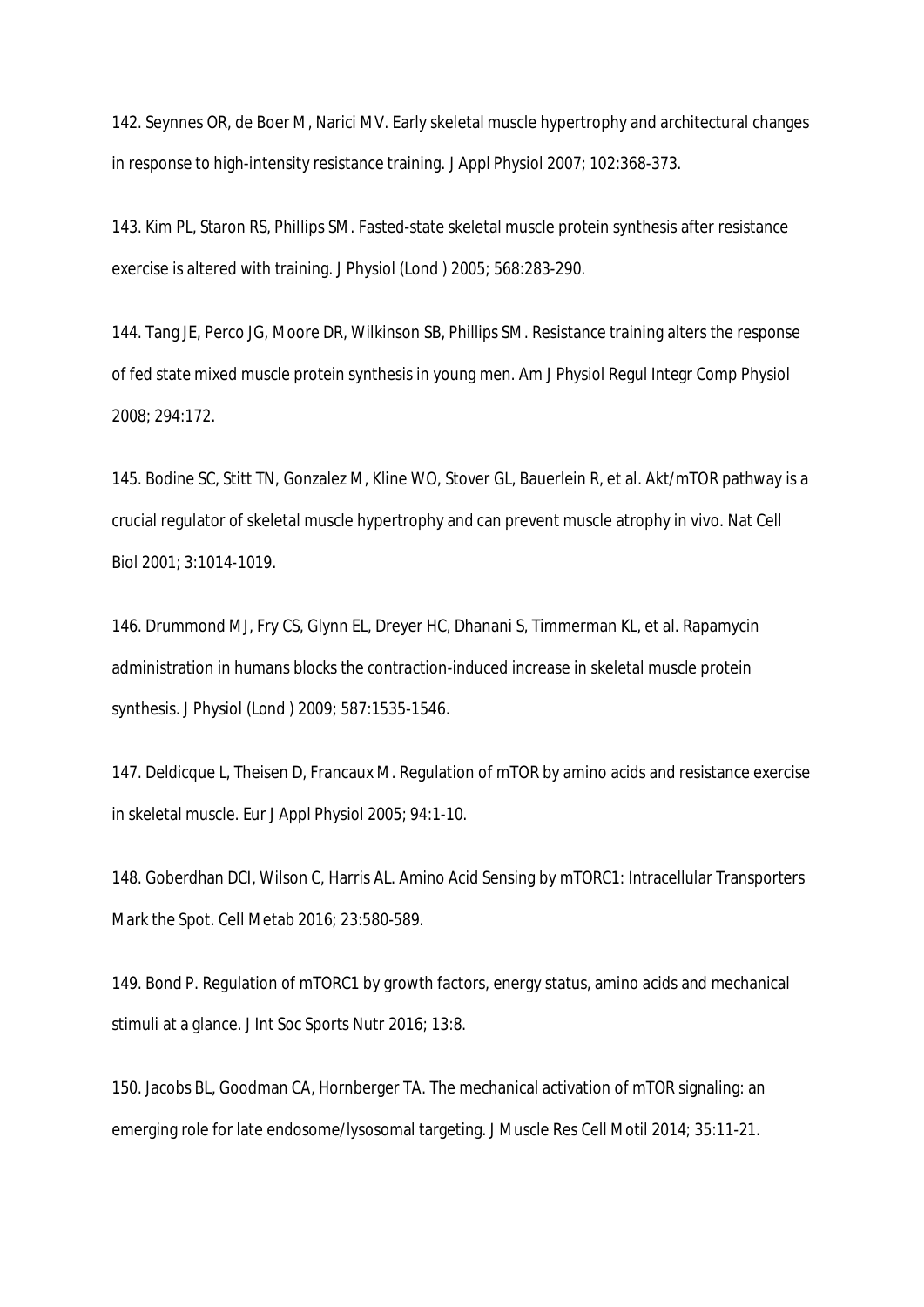151. Ma XM, Blenis J. Molecular mechanisms of mTOR-mediated translational control. Nat Rev Mol Cell Biol 2009; 10:307-318.

152. Proud CG. Signalling to translation: how signal transduction pathways control the protein synthetic machinery. Biochem J 2007; 403:217-234.

153. Goodman CA. The role of mTORC1 in regulating protein synthesis and skeletal muscle mass in response to various mechanical stimuli. Rev Physiol Biochem Pharmacol 2014; 166:43-95.

154. Ben-Sahra I, Manning BD. mTORC1 signaling and the metabolic control of cell growth. Curr Opin Cell Biol 2017; 45:72-82.

155. Ahtiainen JP, Walker S, Silvennoinen M, Kyröläinen H, Nindl BC, Häkkinen K, et al. Exercise type and volume alter signaling pathways regulating skeletal muscle glucose uptake and protein synthesis. Eur J Appl Physiol 2015; 115:1835-1845.

156. Burd NA, Holwerda AM, Selby KC, West DWD, Staples AW, Cain NE, et al. Resistance exercise volume affects myofibrillar protein synthesis and anabolic signalling molecule phosphorylation in young men. J Physiol (Lond ) 2010; 588:3119-3130.

157. Hulmi JJ, Walker S, Ahtiainen JP, Nyman K, Kraemer WJ, Häkkinen K. Molecular signaling in muscle is affected by the specificity of resistance exercise protocol. Scand J Med Sci Sports 2012; 22:240-248.

158. Terzis G, Spengos K, Mascher H, Georgiadis G, Manta P, Blomstrand E. The degree of p70 S6k and S6 phosphorylation in human skeletal muscle in response to resistance exercise depends on the training volume. Eur J Appl Physiol 2010; 110:835-843.

159. Kjøbsted R, Hingst JR, Fentz J, Foretz M, Sanz M, Pehmøller C, et al. AMPK in skeletal muscle function and metabolism. Faseb J 2017.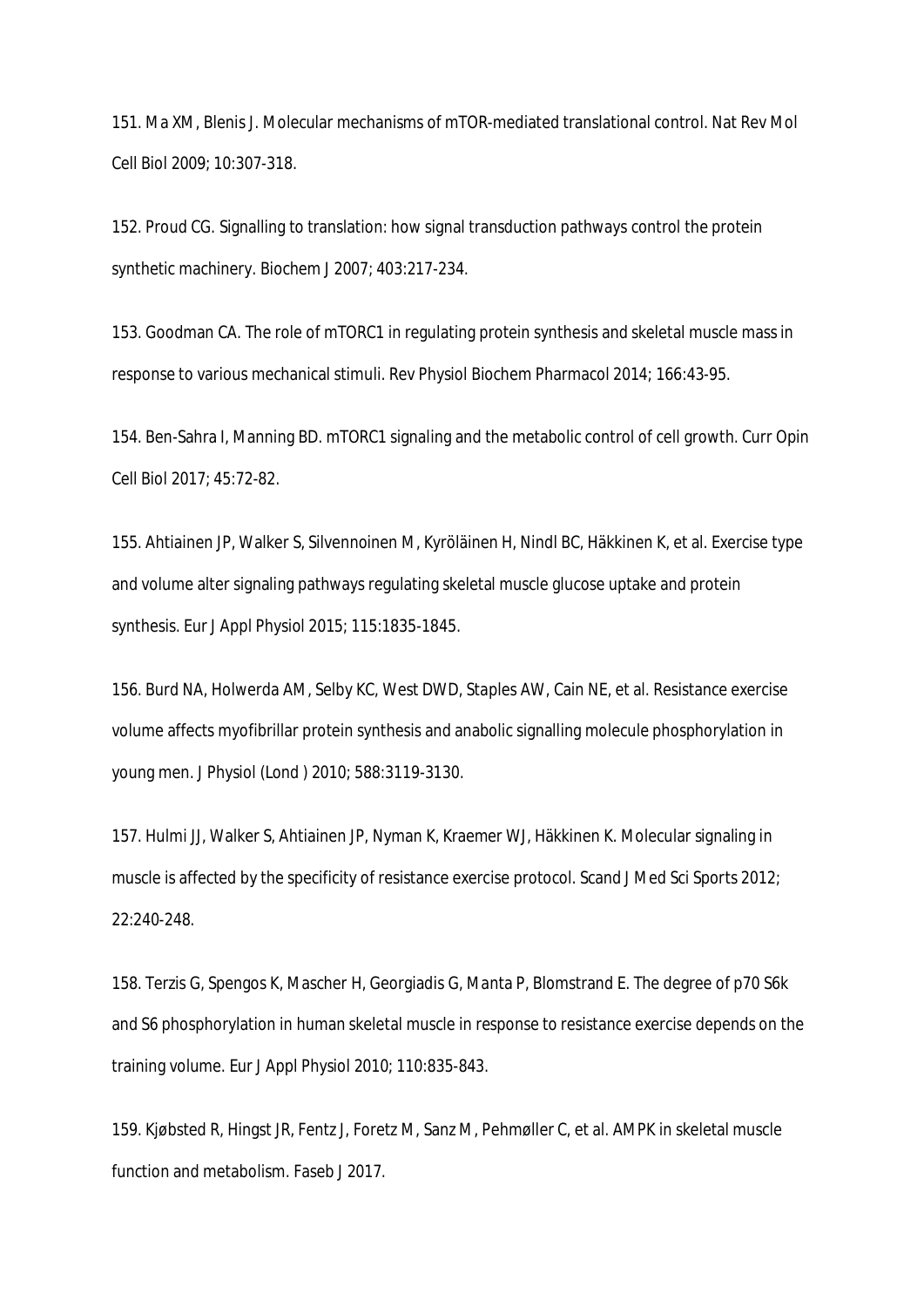160. Mounier R, Théret M, Lantier L, Foretz M, Viollet B. Expanding roles for AMPK in skeletal muscle plasticity. Trends Endocrinol Metab 2015; 26:275-286.

161. Vissing K, McGee SL, Farup J, Kjølhede T, Vendelbo MH, Jessen N. Differentiated mTOR but not AMPK signaling after strength vs endurance exercise in training-accustomed individuals. Scand J Med Sci Sports 2013; 23:355-366.

162. Jessen N, Sundelin EIO, Møller AB. AMP kinase in exercise adaptation of skeletal muscle. Drug Discov Today 2014; 19:999-1002.

163. Morales-Alamo D, Calbet JAL. AMPK signaling in skeletal muscle during exercise: Role of reactive oxygen and nitrogen species. Free Radic Biol Med 2016; 98:68-77.

164. Baar K. Using molecular biology to maximize concurrent training. Sports Med 2014; 44 Suppl 2:117.

165. Bolster DR, Crozier SJ, Kimball SR, Jefferson LS. AMP-activated protein kinase suppresses protein synthesis in rat skeletal muscle through down-regulated mammalian target of rapamycin (mTOR) signaling. J Biol Chem 2002; 277:23977-23980.

166. Dreyer HC, Fujita S, Cadenas JG, Chinkes DL, Volpi E, Rasmussen BB. Resistance exercise increases AMPK activity and reduces 4E-BP1 phosphorylation and protein synthesis in human skeletal muscle. J Physiol (Lond ) 2006; 576:613-624.

167. Horman S, Browne G, Krause U, Patel J, Vertommen D, Bertrand L, et al. Activation of AMPactivated protein kinase leads to the phosphorylation of elongation factor 2 and an inhibition of protein synthesis. Curr Biol 2002; 12:1419-1423.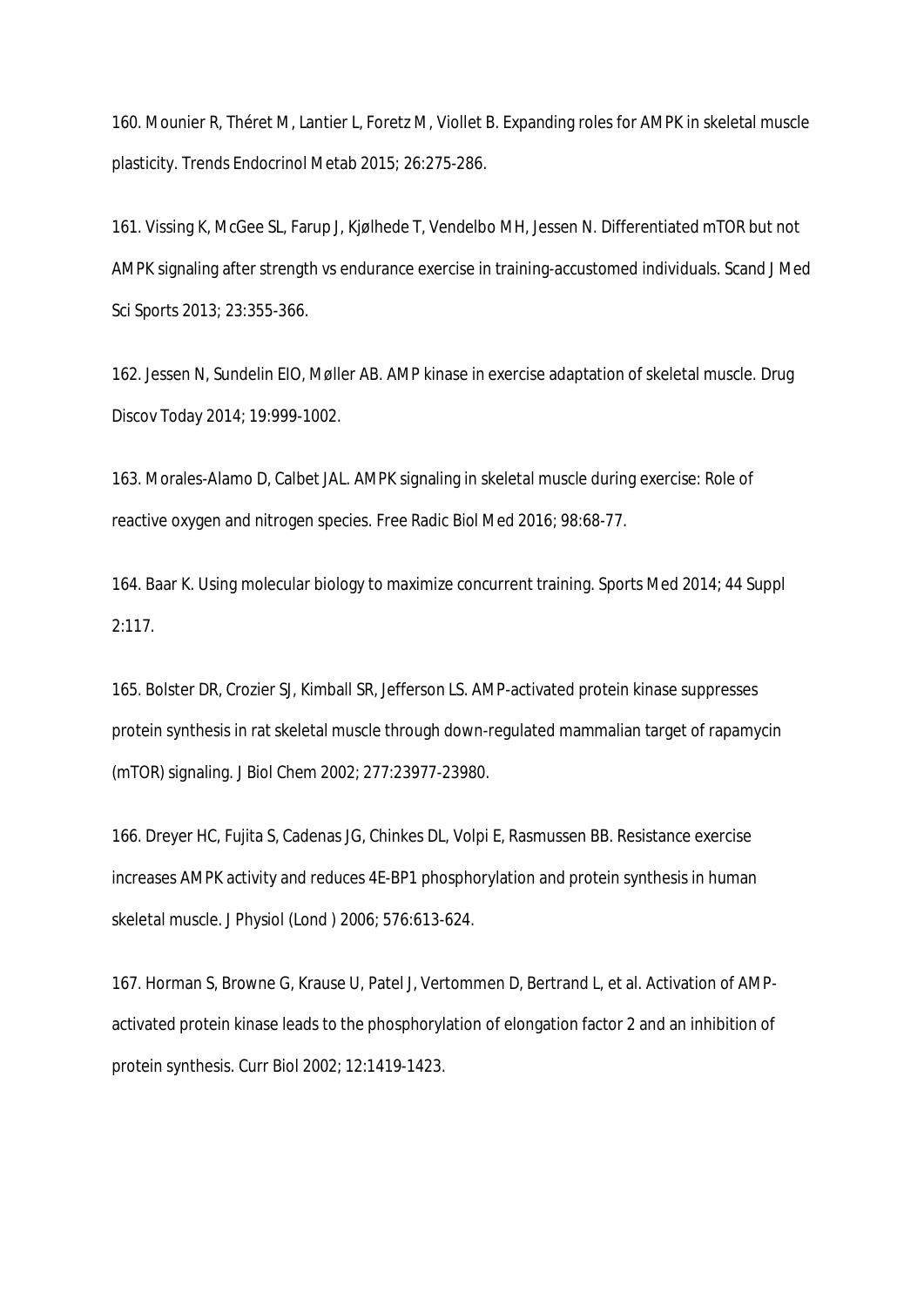168. Gordon BS, Steiner JL, Williamson DL, Lang CH, Kimball SR. Emerging role for regulated in development and DNA damage 1 (REDD1) in the regulation of skeletal muscle metabolism. Am J Physiol Endocrinol Metab 2016; 311:157.

169. Lira VA, Benton CR, Yan Z, Bonen A. PGC-1alpha regulation by exercise training and its influences on muscle function and insulin sensitivity. Am J Physiol Endocrinol Metab 2010; 299:145.

170. Thirupathi A, de Souza CT. Multi-regulatory network of ROS: the interconnection of ROS, PGC-1 alpha, and AMPK-SIRT1 during exercise. J Physiol Biochem 2017; 73:487-494.

171. Sandri M. Signaling in muscle atrophy and hypertrophy. Physiology (Bethesda) 2008; 23:160- 170.

172. Clarke BA, Drujan D, Willis MS, Murphy LO, Corpina RA, Burova E, et al. The E3 Ligase MuRF1 degrades myosin heavy chain protein in dexamethasone-treated skeletal muscle. Cell Metab 2007; 6:376-385.

173. Bodine SC, Baehr LM. Skeletal muscle atrophy and the E3 ubiquitin ligases MuRF1 and MAFbx/atrogin-1. Am J Physiol Endocrinol Metab 2014; 307:469.

174. Léger B, Cartoni R, Praz M, Lamon S, Dériaz O, Crettenand A, et al. Akt signalling through GSK-3beta, mTOR and Foxo1 is involved in human skeletal muscle hypertrophy and atrophy. J Physiol (Lond ) 2006; 576:923-933.

175. Murton AJ, Constantin D, Greenhaff PL. The involvement of the ubiquitin proteasome system in human skeletal muscle remodelling and atrophy. Biochim Biophys Acta 2008; 1782:730-743.

176. Bilodeau PA, Coyne ES, Wing SS. The ubiquitin proteasome system in atrophying skeletal muscle: roles and regulation. Am J Physiol , Cell Physiol 2016; 311:392.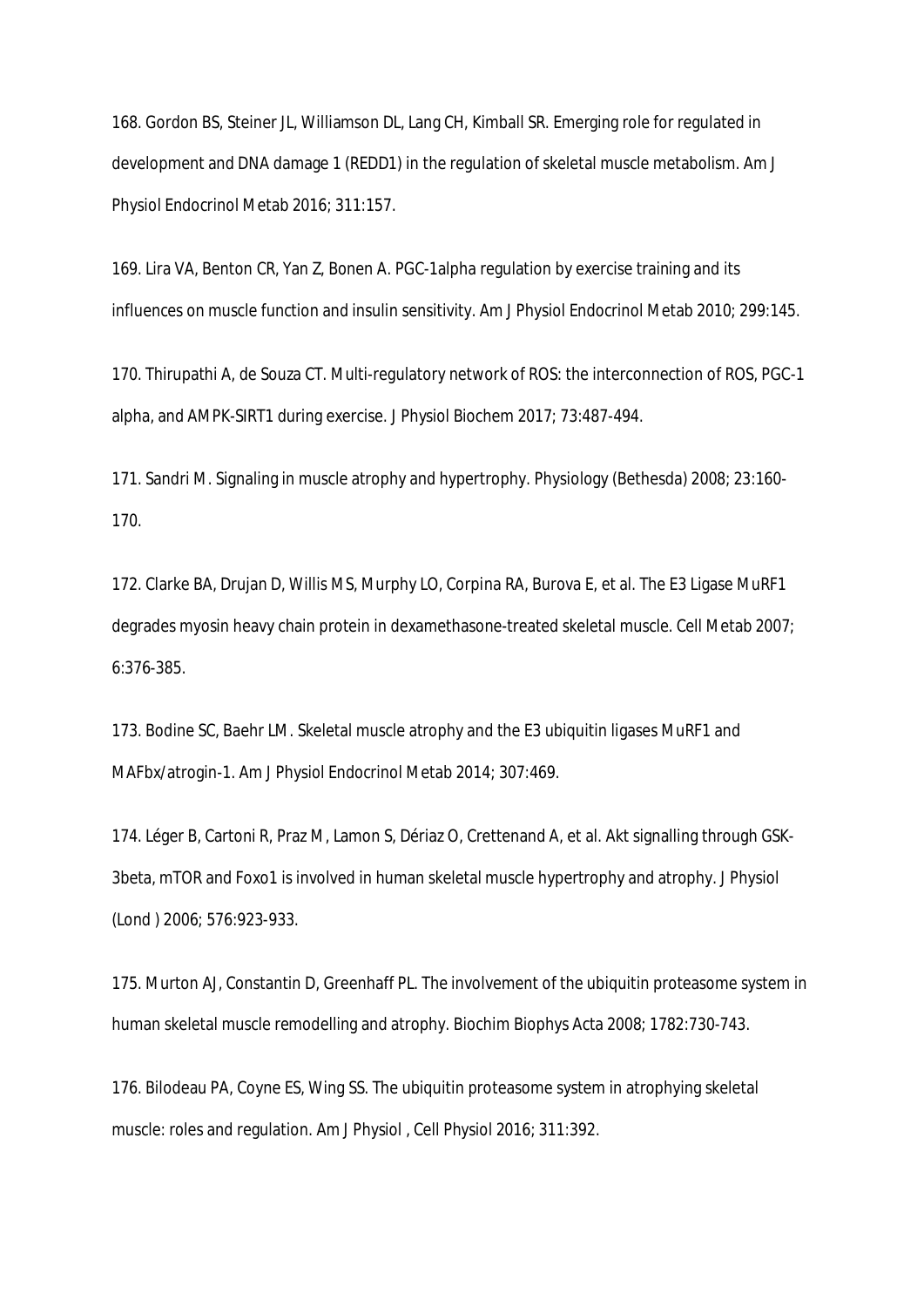177. McCarthy JJ, Esser KA. Anabolic and catabolic pathways regulating skeletal muscle mass. Curr Opin Clin Nutr Metab Care 2010; 13:230-235.

178. Turner MD, Nedjai B, Hurst T, Pennington DJ. Cytokines and chemokines: At the crossroads of cell signalling and inflammatory disease. Biochim Biophys Acta 2014; 1843:2563-2582.

179. Vainshtein A, Hood DA. The regulation of autophagy during exercise in skeletal muscle. J Appl Physiol 2016; 120:664-673.

180. Masiero E, Agatea L, Mammucari C, Blaauw B, Loro E, Komatsu M, et al. Autophagy is required to maintain muscle mass. Cell Metab 2009; 10:507-515.

181. Grumati P, Coletto L, Schiavinato A, Castagnaro S, Bertaggia E, Sandri M, et al. Physical exercise stimulates autophagy in normal skeletal muscles but is detrimental for collagen VI-deficient muscles. Autophagy 2011; 7:1415-1423.

182. Tam BT, Siu PM. Autophagic cellular responses to physical exercise in skeletal muscle. Sports Med 2014; 44:625-640.

183. Martin-Rincon M, Morales-Alamo D, Calbet JaL. Exercise-mediated modulation of autophagy in skeletal muscle. Scand J Med Sci Sports 2017.

184. Alers S, Löffler AS, Wesselborg S, Stork B. Role of AMPK-mTOR-Ulk1/2 in the regulation of autophagy: cross talk, shortcuts, and feedbacks. Mol Cell Biol 2012; 32:2-11.

185. Mihaylova MM, Shaw RJ. The AMPK signalling pathway coordinates cell growth, autophagy and metabolism. Nat Cell Biol 2011; 13:1016-1023.

186. Baar K, Nader G, Bodine S. Resistance exercise, muscle loading/unloading and the control of muscle mass. Essays Biochem 2006; 42:61-74.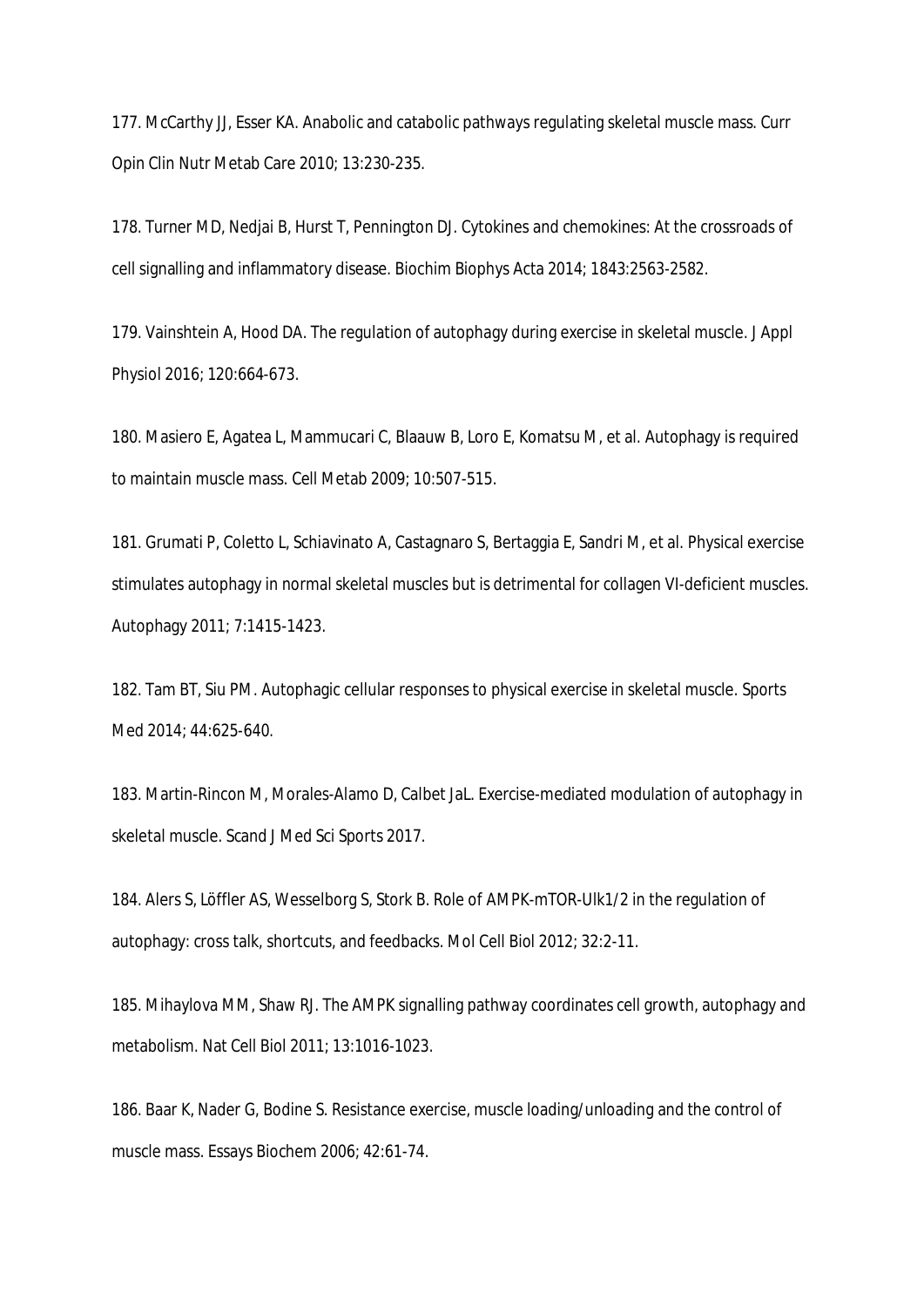187. Pasiakos SM, Carbone JW. Assessment of skeletal muscle proteolysis and the regulatory response to nutrition and exercise. IUBMB Life 2014; 66:478-484.

188. McKendry J, Pérez-López A, McLeod M, Luo D, Dent JR, Smeuninx B, et al. Short inter-set rest blunts resistance exercise-induced increases in myofibrillar protein synthesis and intracellular signalling in young males. Exp Physiol 2016; 101:866-882.

189. Mitchell CJ, Churchward-Venne TA, West DWD, Burd NA, Breen L, Baker SK, et al. Resistance exercise load does not determine training-mediated hypertrophic gains in young men. J Appl Physiol 2012; 113:71-77.

190. Popov DV, Lysenko EA, Bachinin AV, Miller TF, Kurochkina NS, Kravchenko IV, et al. Influence of resistance exercise intensity and metabolic stress on anabolic signaling and expression of myogenic genes in skeletal muscle. Muscle Nerve 2015; 51:434-442.

191. McGlory C, Phillips SM. Exercise and the Regulation of Skeletal Muscle Hypertrophy. Prog Mol Biol Transl Sci 2015; 135:153-173.

192. Smiles WJ, Hawley JA, Camera DM. Effects of skeletal muscle energy availability on protein turnover responses to exercise. J Exp Biol 2016; 219:214-225.

193. Hitachi K, Tsuchida K. Role of microRNAs in skeletal muscle hypertrophy. Front Physiol 2013; 4:408.

194. Kirby TJ, McCarthy JJ. MicroRNAs in skeletal muscle biology and exercise adaptation. Free Radic Biol Med 2013; 64:95-105.

195. Rasmussen M, Zierath JR, Barrès R. Dynamic epigenetic responses to muscle contraction. Drug Discov Today 2014; 19:1010-1014.